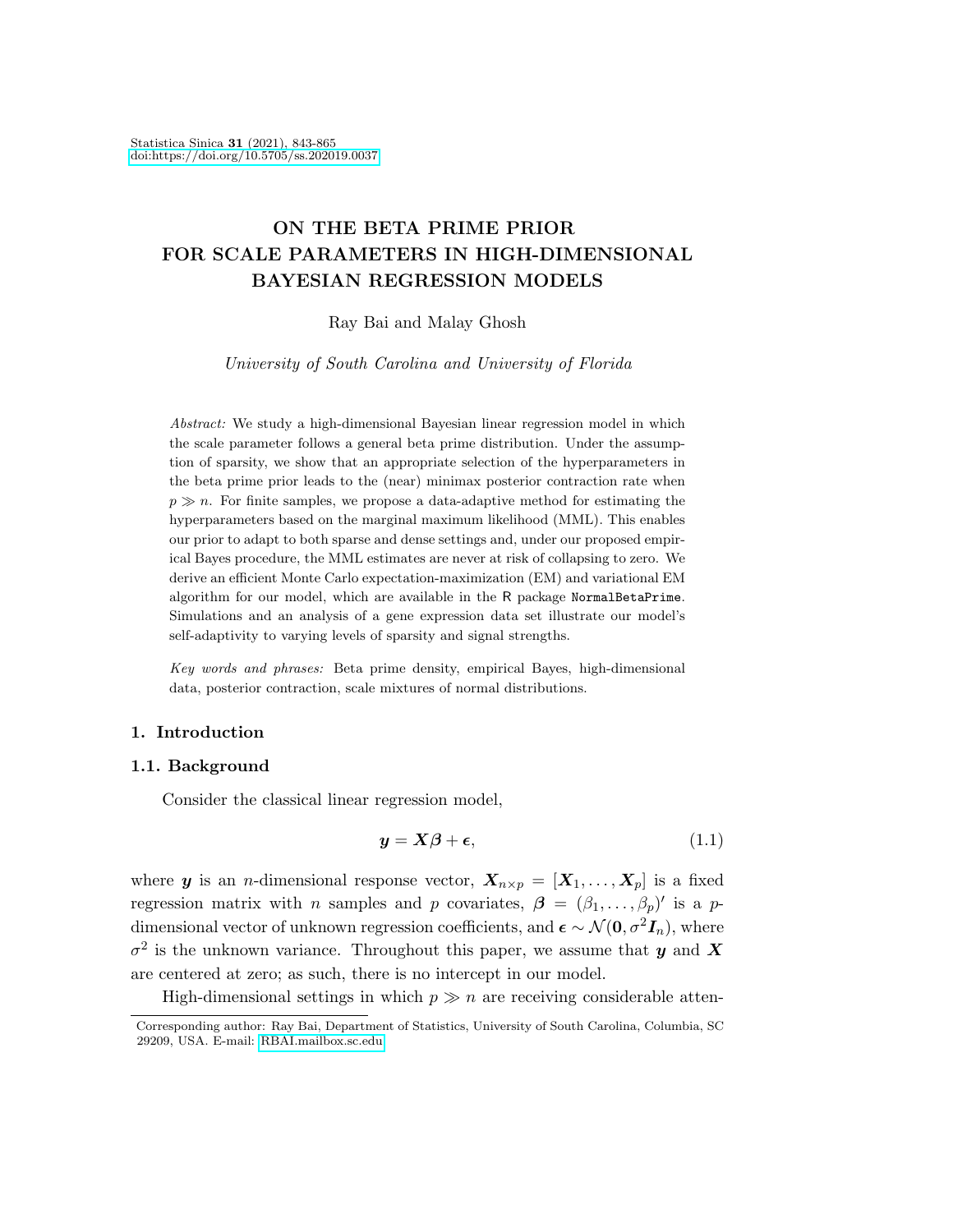tion. This scenario is now routinely encountered in areas as diverse as medicine, astronomy, and finance, among many others. In the Bayesian framework, numerous methods have been proposed to handle the "large  $p$ , small  $n$ " scenario, including spike-and-slab priors with point masses at zero (e.g., [Martin, Mess](#page-20-0) [and Walker \(2017\)](#page-20-0), [Castillo, Schmidt-Hieber and van der Vaart \(2015\)](#page-20-1), [Yang,](#page-21-0) [Wainwright and Jordan \(2016\)](#page-21-0)), continuous spike-and-slab priors (e.g., [Narisetty](#page-20-2) [and He \(2014\)](#page-20-2), Ročková and George (2018)), nonlocal priors (e.g. [Johnson and](#page-20-3) [Rossell \(2012\)](#page-20-3), [Rossell and Telesca \(2017\)](#page-21-2), [Shin, Bhattacharya and Johnson](#page-21-3) [\(2018\)](#page-21-3)), and scale-mixture shrinkage priors (e.g. [van der Pas, Salomond and](#page-21-4) [Schmidt-Hieber \(2016\)](#page-21-4), [Song and Liang \(2017\)](#page-21-5)). These priors have been shown to have excellent empirical performance and possess strong theoretical properties, including model selection consistency, (near) minimax posterior contraction, and the Bernstein–von Mises theorems. In this study, we restrict our focus to the scale-mixture shrinkage approach.

Under  $(1.1)$ , scale-mixture shrinkage priors typically take the form,

<span id="page-1-0"></span>
$$
\beta_i | (\sigma^2, \omega_i^2) \sim \mathcal{N}(0, \sigma^2 \omega_i^2), \quad i = 1, \dots, p,
$$
  
\n
$$
\omega_i^2 \sim \pi(\omega_i^2), \quad i = 1, \dots, p,
$$
  
\n
$$
\sigma^2 \sim \mu(\sigma^2),
$$
\n(1.2)

where  $\pi$  and  $\mu$  are densities on the positive reals. Priors of this form [\(1.2\)](#page-1-0) have been considered by many authors, including [Park and Casella \(2008\)](#page-20-4), [Carvalho,](#page-20-5) [Polson and Scott \(2010\)](#page-20-5), [Griffin and Brown \(2010\)](#page-20-6), [Bhattacharya et al. \(2015\)](#page-20-7), [Armagan, Clyde and Dunson \(2011\)](#page-19-0), and [Armagan, Clyde and Dunson \(2013\)](#page-19-1).

Computationally, scale-mixture priors are very attractive. Discontinuous spike-and-slab priors require searching over  $2^p$  models, whereas continuous spikeand-slab priors and nonlocal priors almost always result in multimodal posteriors. As a result, Markov chain Monte Carlo (MCMC) algorithms are prone to being trapped at a local posterior mode and can suffer from slow convergence. Scalemixture shrinkage priors do not face these drawbacks because they are continuous and typically give rise to unimodal posteriors, as long as the signal-to-noise ratio is not too low. Additionally, there have been recent advances in fast sampling from scale-mixture priors that scale linearly in time with  $p$ ; see, for example, [Bhattacharya, Chakraborty and Mallick \(2016\)](#page-19-2) and [Johndrow, Orenstein and](#page-20-8) [Bhattacharya \(2020\)](#page-20-8).

Scale-mixture priors have been studied primarily under sparsity assumptions. If a sparse recovery of  $\beta$  is desired, the prior  $\pi(\cdot)$  can be constructed so that it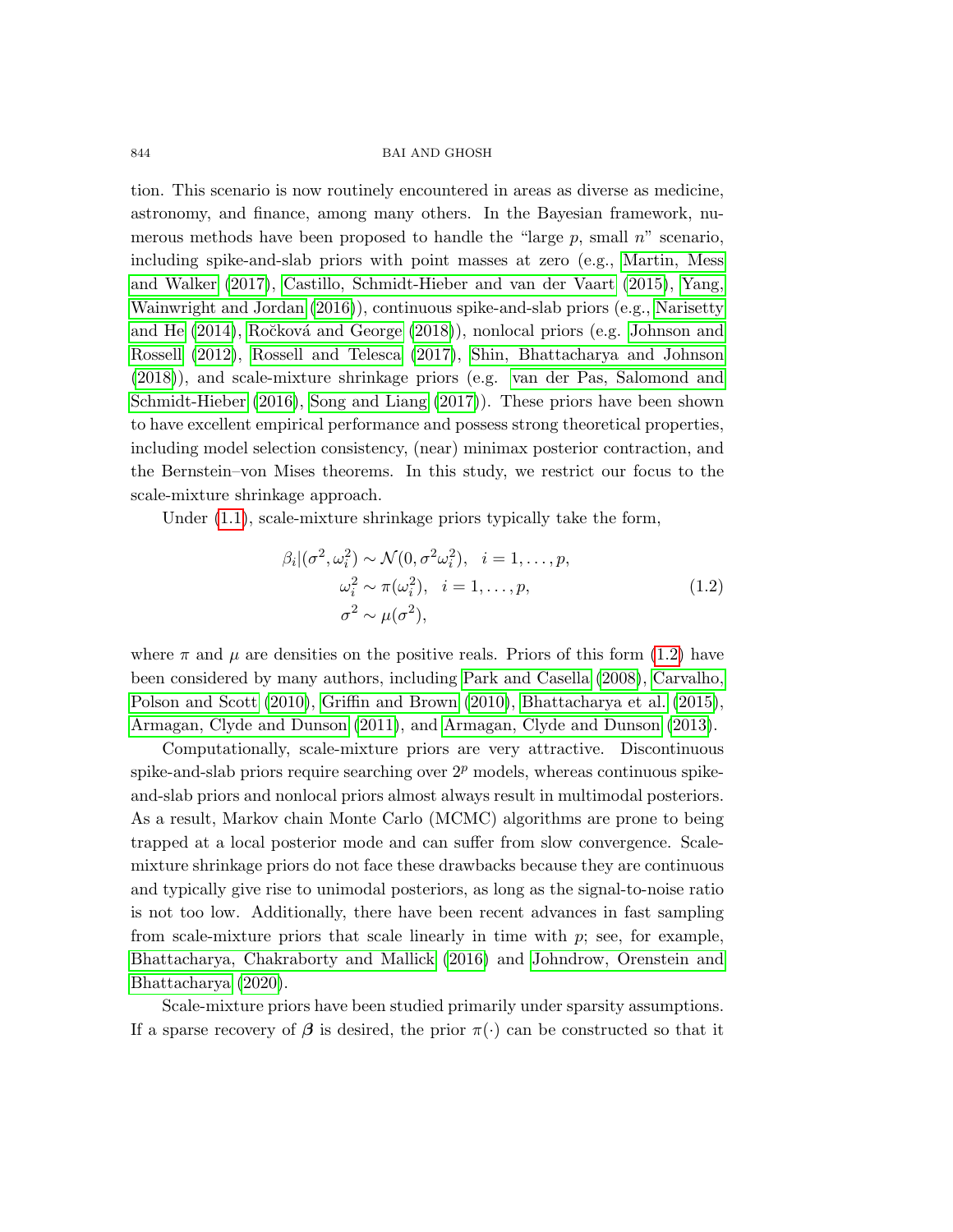contains heavy mass around zero and heavy tails. This way, the posterior density  $\pi(\beta|\mathbf{y})$  is heavily concentrated around  $\mathbf{0} \in \mathbb{R}^p$ , while the heavy tails prevent overshrinkage of the true active covariates. Although sparsity is often a reasonable assumption, it is not always appropriate. [Zou and Hastie \(2005\)](#page-21-6) demonstrated an example where this assumption is violated: in microarray experiments with highly correlated predictors, it is often desirable for all genes that lie in the same biological pathway to be selected, even if the final model is not parsimonious. [Zou and Hastie \(2005\)](#page-21-6) introduced the elastic net to overcome the inability of the LASSO [\(Tibshirani \(1996\)](#page-21-7)) to select more than n variables. Few works in the Bayesian literature appear to have examined the appropriateness of scale-mixture priors in dense settings. Ideally, we would like our priors on  $\beta$  in [\(1.1\)](#page-0-0) to be able to handle both sparse and non-sparse situations.

Another important issue to consider is the selection of hyperparameters in our priors on  $\beta$ . Many authors, such as [Narisetty and He \(2014\)](#page-20-2), [Yang, Wain](#page-21-0)[wright and Jordan \(2016\)](#page-21-0), and [Martin, Mess and Walker \(2017\)](#page-20-0), have proposed fixing hyperparameters a priori based on asymptotic arguments (such as consistency or minimaxity), or by minimizing some criterion such as the Bayesian information criterion (BIC) or deviance information criterion (DIC) (e.g., [Song](#page-21-5) [and Liang \(2017\)](#page-21-5), [Spiegelhalter et al. \(2002\)](#page-21-8)). In this study, we propose a different approach based on a marginal maximum likelihood (MML) estimation, which avoids the need for hyperparameter tuning by the user.

We consider a scale-mixture prior [\(1.2\)](#page-1-0) with the beta prime density as the scale parameters. We call our model the normal–beta prime (NBP) model. Our main contributions are summarized as follows:

- We show that for a high-dimensional linear regression, the NBP model can serve as both a sparse *and* a non-sparse prior. We prove that under sparsity and appropriate regularity conditions, the NBP prior asymptotically obtains the (near) minimax posterior contraction rate.
- In the absence of prior knowledge about sparsity or non-sparsity, we propose an empirical Bayes variant of the NBP model that is self-adaptive and learns the true sparsity level from the data. Under our procedure, the hyperparameter estimates are never at risk of collapsing to zero. This is not the case for many other choices of priors, where empirical Bayes estimates can often result in degenerate priors.
- We derive efficient Monte Carlo expectation-maximization (EM) and variational EM algorithms, which we use to implement the self-adaptive NBP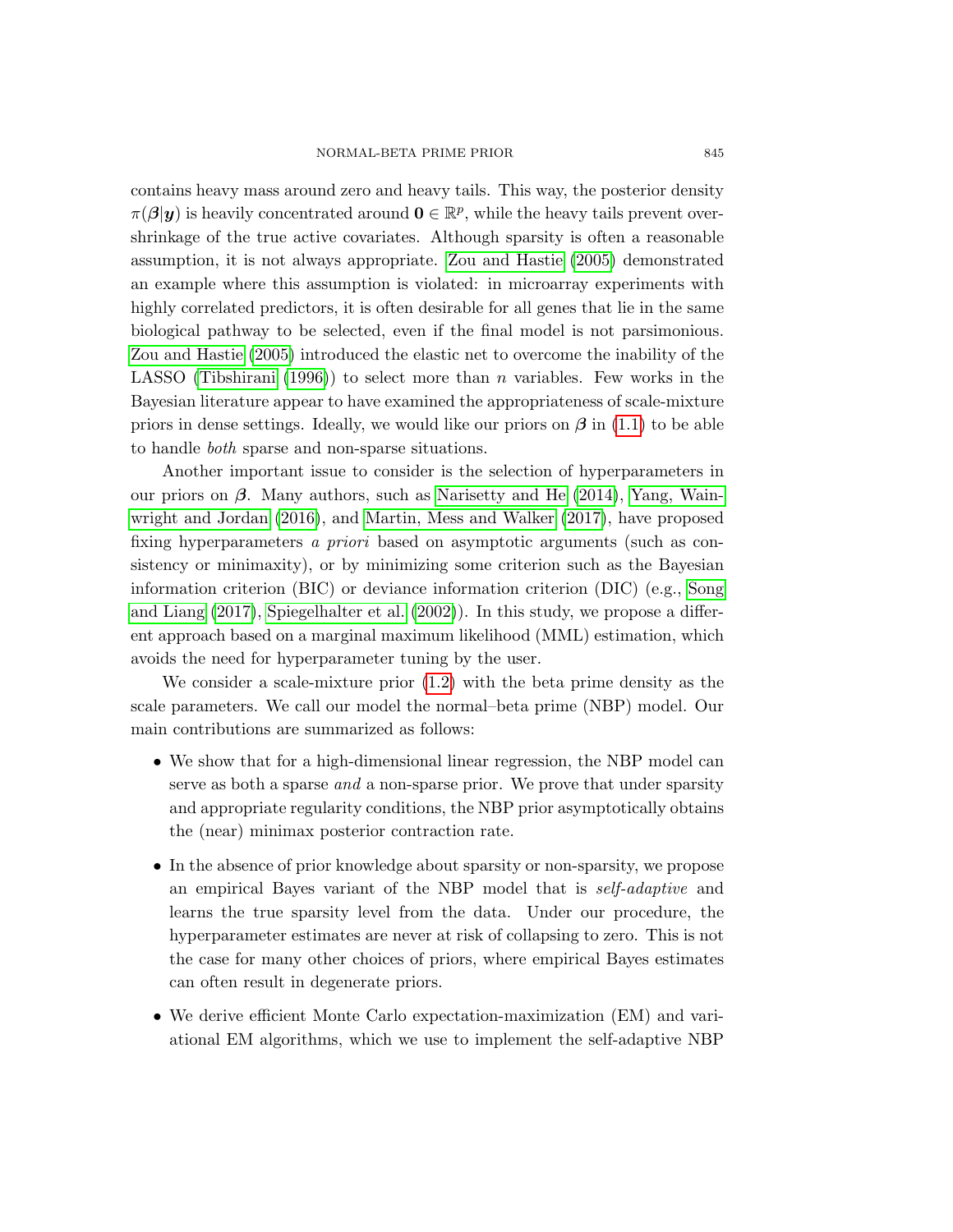model. Our algorithms embed the EM algorithm used to estimate the hyperparameters into posterior simulation updates; as such, they do not need to be tuned separately.

The rest of the paper is structured as follows. In Section 2, we introduce the NBP prior for a Bayesian linear regression. In Section 3, we derive the posterior contraction rates for the NBP when  $p \gg n$ . In Section 4, we introduce the self-adaptive NBP model, which automatically learns the true sparsity pattern from the data. In Section 5, we introduce the algorithms used to implement the self-adaptive NBP. Section 6 provides simulation studies using our model, and Section 7 applies the proposed model to a gene expression data set. Section 8 concludes the paper.

#### 1.2. Notation

For two nonnegative sequences  $\{a_n\}$  and  $\{b_n\}$ , we write  $a_n \approx b_n$  to denote  $0 < \liminf_{n \to \infty} a_n/b_n \le \limsup_{n \to \infty} a_n/b_n < \infty$ . If  $\lim_{n \to \infty} a_n/b_n = 0$ , we write  $a_n = o(b_n)$  or  $a_n \prec b_n$ . We use  $a_n \leq b_n$  or  $a_n = O(b_n)$  to denote that, for sufficiently large n, there exists a constant  $C > 0$ , independent of n, such that  $a_n \leq C b_n$ . For a vector  $\boldsymbol{v} \in \mathbb{R}^p$ , we let  $||\boldsymbol{v}||_0 := \sum_i \mathbf{1}(v_i \neq 0)$ ,  $||\boldsymbol{v}||_1 := \sum_i |v_i|$ , and  $||v||_2 := \sqrt{\sum_i v_i^2}$  denote the  $\ell_0$ ,  $\ell_1$ , and  $\ell_2$  norms, respectively. For a set A, we denote its cardinality as  $|\mathcal{A}|$ .

#### 2. The NBP Model

The beta prime density is given by

<span id="page-3-0"></span>
$$
\pi(\omega_i^2) = \frac{\Gamma(a+b)}{\Gamma(a)\Gamma(b)} (\omega_i^2)^{a-1} (1+\omega_i^2)^{-a-b}.
$$
\n(2.1)

In particular, setting  $a = b = 0.5$  in [\(2.1\)](#page-3-0) yields the half-Cauchy prior  $C^+(0,1)$ for  $\omega_i$ . For a multivariate normal means estimation, [Polson and Scott \(2012\)](#page-21-9) conducted numerical experiments for different choices of  $(a, b)$  in [\(2.1\)](#page-3-0), and argued that the half-Cauchy prior should be a default prior for scale parameters. Pérez, Pericchi and Ramírez (2017) generalized the beta prime density  $(2.1)$  to the scaled beta2 family of scale priors by adding an additional scaling parameter to [\(2.1\)](#page-3-0). However, these studies did not consider linear regression models under general design matrices.

Under the NBP model, we place a normal-scale mixture prior [\(1.2\)](#page-1-0), with the beta prime density [\(2.1\)](#page-3-0) as the scale parameter, for each of the individual coeffi-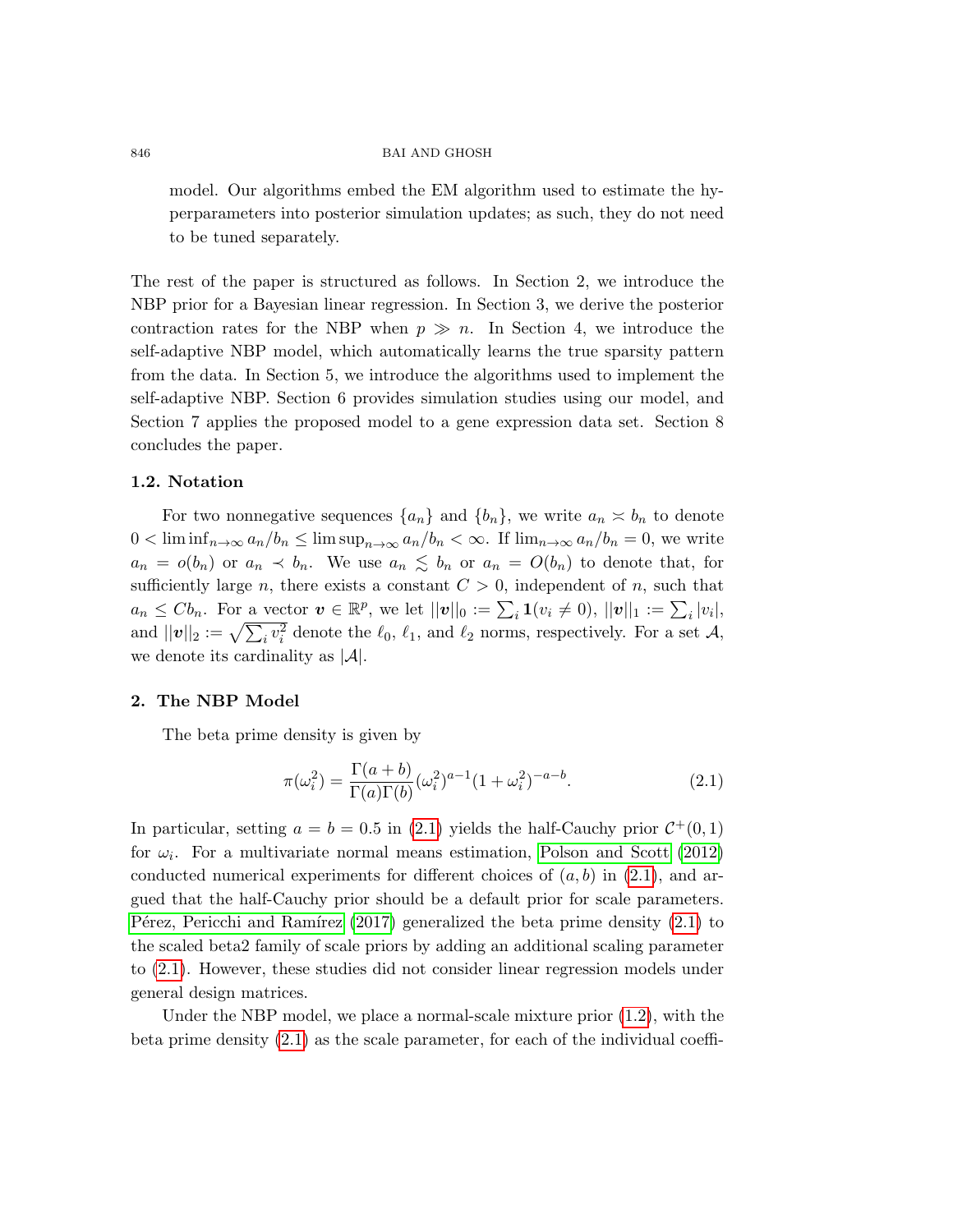

Figure 1. The marginal densities of the NBP prior,  $\pi(\beta|\sigma^2)$ , with  $\sigma^2 = 1$ . A small a leads to a pole at zero. A large a removes the singularity.

cients in  $\beta$ , and place an inverse gamma prior  $\mathcal{IG}(c, d)$  prior on  $\sigma^2$ , where  $c, d > 0$ . Letting  $\beta'(a, b)$  denote the beta prime distribution [\(2.1\)](#page-3-0) with hyperparameters  $a > 0$  and  $b > 0$ , our full model is

<span id="page-4-0"></span>
$$
\beta_i|\omega_i^2, \sigma^2 \sim \mathcal{N}(0, \sigma^2 \omega_i^2), \quad i = 1, \dots, p,
$$
  
\n
$$
\omega_i^2 \sim \beta'(a, b), \quad i = 1, \dots, p,
$$
  
\n
$$
\sigma^2 \sim \mathcal{IG}(c, d).
$$
\n(2.2)

For model  $(2.2)$ , we can choose very small values of c and d in order to make the prior on  $\sigma^2$  relatively noninfluential and noninformative (e.g., a good default choice is  $c = d = 10^{-5}$ ). The most critical hyperparameter choices governing the performance of our model are those related to  $(a, b)$ .

**Proposition 1.** Suppose that we endow  $(\beta, \sigma^2)$  with the priors in [\(2](#page-4-0).2). Then, the marginal distribution,  $\pi(\beta_i|\sigma^2)$ , for  $i=1,\ldots p$ , is unbounded, with a singularity at zero for any  $0 < a \leq 1/2$ .

Proof. See Proposition 2.1 in [Bai and Ghosh \(2019\)](#page-19-3).

Proposition 1 implies that in order to facilitate a sparse recovery of  $\beta$ , we should set the hyperparameter  $a$  to a small value. This forces the NBP prior to place most of its mass near zero and thus, the posterior  $\pi(\beta|y)$  is also concentrated near  $\mathbf{0} \in \mathbb{R}^p$ . Figure 1 plots the marginal density,  $\pi(\beta|\sigma^2)$ , for a single β. When  $a = 0.1$ , the marginal density contains a singularity at zero, and the probability mass is heavily concentrated near zero. However, when  $a = 2$ , the marginal density does not contain a pole at zero, and the tails are significantly heavier.

Figure 1 shows that the NBP model can serve as both a sparse and a non-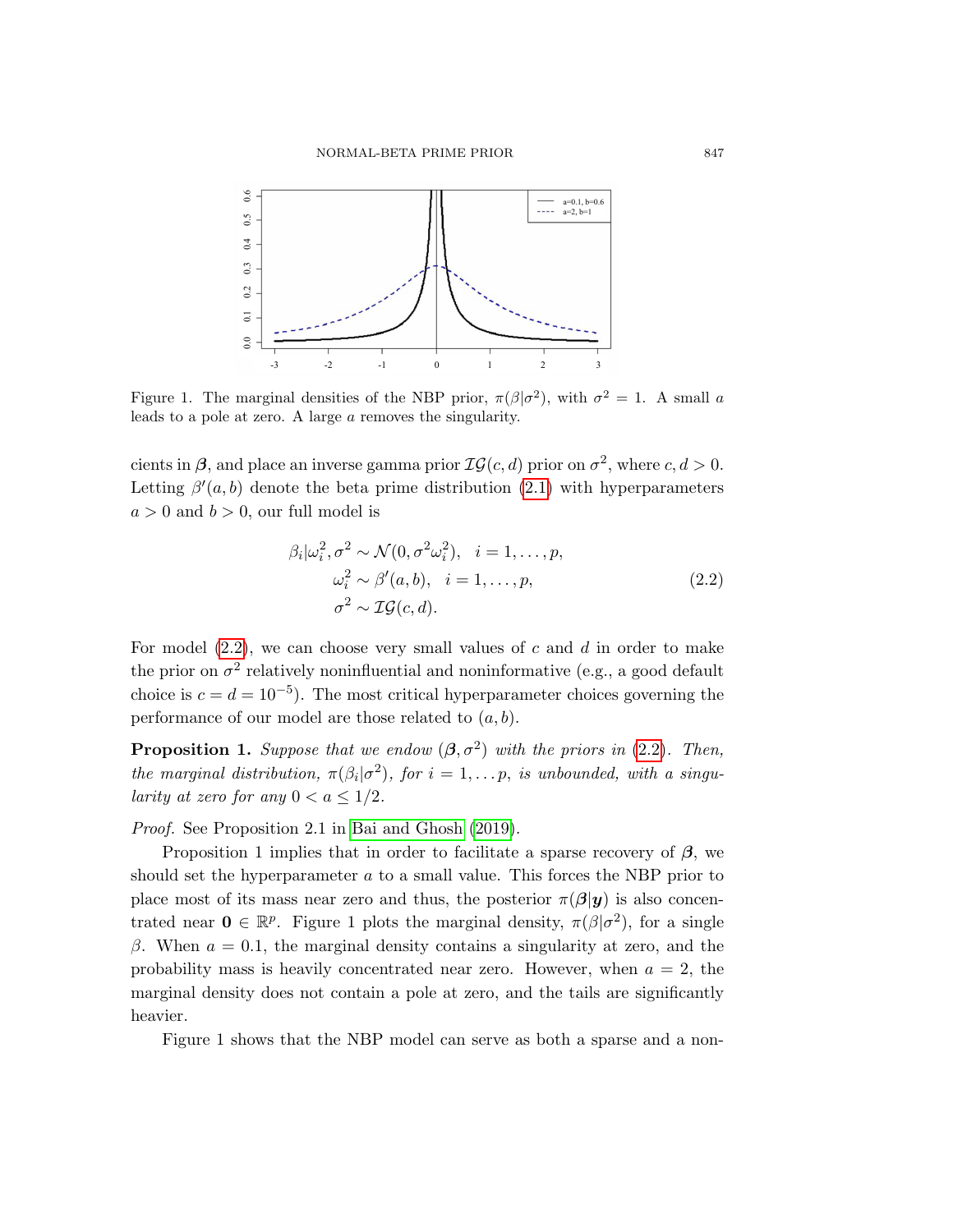sparse prior. If we have prior knowledge that the true model is sparse with a few large signal values, we can fix a to be a small value. On the other hand, if we know that the true model is dense, we can set  $a$  to a larger value, creating a more diffuse prior. Then, there is less shrinkage of individual covariates in the posterior distribution. In Section 4, we introduce the self-adaptive NBP model, which automatically learns the true sparsity level from the data, thus avoiding the need for tuning by the user.

## 3. Posterior Contraction Rates Under the NBP Prior

For our theoretical analysis, we allow  $p$  to diverge to infinity as the sample size n grows. We write p as  $p_n$  to emphasize its dependence on n. We work under the frequentist assumption that there is a true data-generating model; that is,

<span id="page-5-0"></span>
$$
\mathbf{y}_n = \mathbf{X}_n \boldsymbol{\beta}_0 + \boldsymbol{\epsilon}_n,\tag{3.1}
$$

where  $\epsilon_n \sim \mathcal{N}(\mathbf{0}, \sigma_0^2 \mathbf{I}_n)$  and  $\sigma_0^2$  is a fixed noise parameter.

Let  $s_n = ||\beta_0||_0$  denote the size of the true model, and suppose that  $s_n =$  $o(n/\log p_n)$ . Under [\(3.1\)](#page-5-0) and appropriate regularity conditions, [Raskutti, Wain](#page-21-10)[wright and Yu \(2011\)](#page-21-10) showed that the minimax estimation rate for any point estimator  $\hat{\beta}$  of  $\beta_0$  under an  $\ell_2$  error loss is  $\sqrt{s_n \log(p_n/s_n)/n}$ . Many frequentist point estimators, such as the LASSO [\(Tibshirani \(1996\)](#page-21-7)), have been shown to attain the *near*-minimax rate of  $\sqrt{s_n \log p_n/n}$  under  $\ell_2$  error loss.

In the Bayesian paradigm, we are mainly concerned with the rate at which the *entire* posterior distribution contracts around the true  $\beta_0$ . Letting  $\mathbb{P}_0$  denote the probability measure underlying [\(3.1\)](#page-5-0) and  $\Pi(\boldsymbol{\beta}|\boldsymbol{y}_n)$  denote the posterior of  $\boldsymbol{\beta}$ , our aim is to find a positive sequence  $r_n$ , such that

$$
\Pi(\boldsymbol{\beta} : ||\boldsymbol{\beta} - \boldsymbol{\beta}_0|| \ge Mr_n|\boldsymbol{y}_n) \to 0
$$
 a.s.  $\mathbb{P}_0$  as  $n \to \infty$ ,

for some constant  $M > 0$ . The frequentist minimax convergence rate is a useful benchmark for the speed of contraction  $r_n$ , because the posterior cannot contract faster than the minimax rate [\(Ghosal, Ghosh and van der Vaart \(2000\)](#page-20-10)).

We are also interested in the posterior *compressibility* [\(Bhattacharya et al.](#page-20-7) [\(2015\)](#page-20-7)), which allows us to quantify how well the NBP posterior captures the true sparsity level  $s_n$ . Because the NBP prior is absolutely continuous, it assigns zero mass to exactly sparse vectors. To approximate the model size for the NBP model, we use the following generalized notion of sparsity [\(Bhattacharya](#page-20-7) [et al. \(2015\)](#page-20-7)). For some  $\delta > 0$ , we define the generalized inclusion indicator and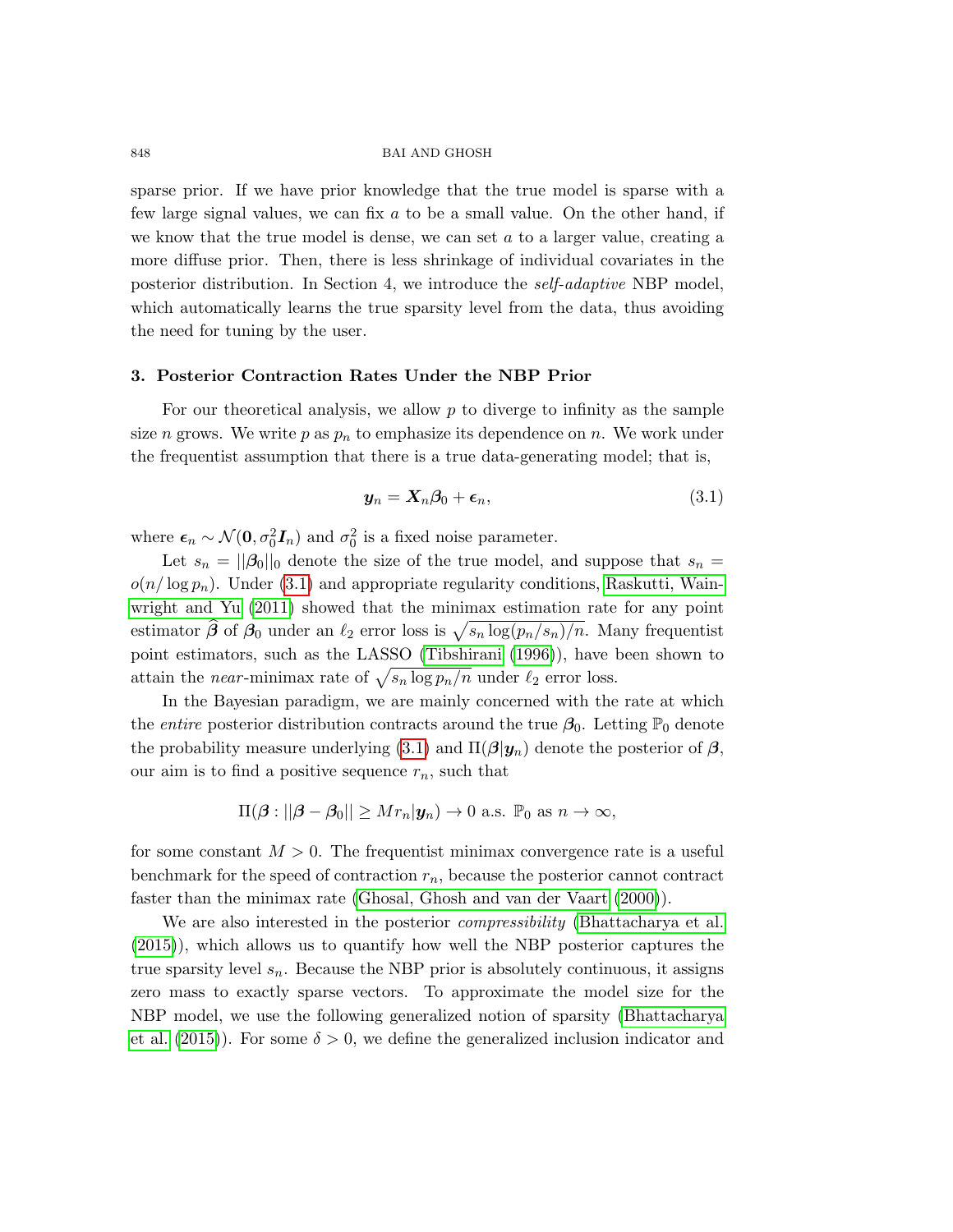generalized dimensionality as

<span id="page-6-0"></span>
$$
\gamma_{\delta}(\beta) = I\left(\left|\frac{\beta}{\sigma}\right| > \delta\right) \text{ and } |\gamma_{\delta}(\beta)| = \sum_{i=1}^{p_n} \gamma_{\delta}(\beta_i), \tag{3.2}
$$

respectively. The generalized dimensionality counts the number of covariates in  $\beta/\sigma$  that fall outside the interval  $[-\delta, +\delta]$ . With an appropriate choice of  $\delta$ , the prior is said to have the posterior compressibility property if the probability that  $|\gamma_{\delta}(\beta)|$  asymptotically exceeds a constant multiple of the true sparsity level  $s_n$ tends to zero as  $n \to \infty$ ; that is,

$$
\Pi(\boldsymbol{\beta} : |\gamma_{\delta}(\boldsymbol{\beta})| > As_n|\mathbf{y}_n) \to 0
$$
 a.s.  $\mathbb{P}_0$  as  $n \to \infty$ ,

for some constant  $A > 0$ .

## 3.1. Near-minimax posterior contraction under the NBP prior

We first introduce the following set of regularity conditions, taken from [Song](#page-21-5) [and Liang \(2017\)](#page-21-5). Let  $s_n$  denote the size of the true model, and let  $\lambda_{\min}(\boldsymbol{A})$ denote the minimum eigenvalue of a symmetric matrix A.

(A1) All the covariates are uniformly bounded. For simplicity, we assume they are all bounded by one.

 $(A2)$   $p_n \gg n$ .

- (A3) Let  $\xi \subset \{1, \ldots, p_n\}$ , and let  $X_{\xi}$  denote the submatrix of  $X_n$  that contains the columns with indices in  $\xi$ . There exists some integer  $\bar{p}$  (depending on n and  $p_n$ ) and fixed constant  $t_0$  such that  $s \prec \bar{p} \prec n$  and  $\lambda_{\min}(\boldsymbol{X}_{\xi}^{\top} \boldsymbol{X}_{\xi}) \geq nt_0$ , for any model of size  $|\xi| \leq \bar{p}$ .
- (A4)  $s_n = o(n/\log p_n)$ .
- (A5) max<sub>j</sub>{ $|\beta_{0j}/\sigma_0|$ }  $\leq \gamma_3 E_n$  for some  $\gamma_3 \in (0,1)$ , and  $E_n$  is nondecreasing with respect to n.

Assumption (A3) is a minimum restricted eigenvalue (RE) condition that ensures that  $X_n^{\top} X_n$  is locally invertible over sparse sets. When  $p_n \gg n$ , minimum RE conditions are imposed to render  $\beta_0$  estimable. Assumption (A4) restricts the growth of  $s_n$ , and (A5) constrains the size of the signals in  $\beta_0$  to be  $O(E_n)$  for some nondecreasing sequence  $E_n$ .

As discussed in Section 2, the hyperparameter a in the NBP prior is the main factor affecting the amount of posterior mass around zero. Hence, it plays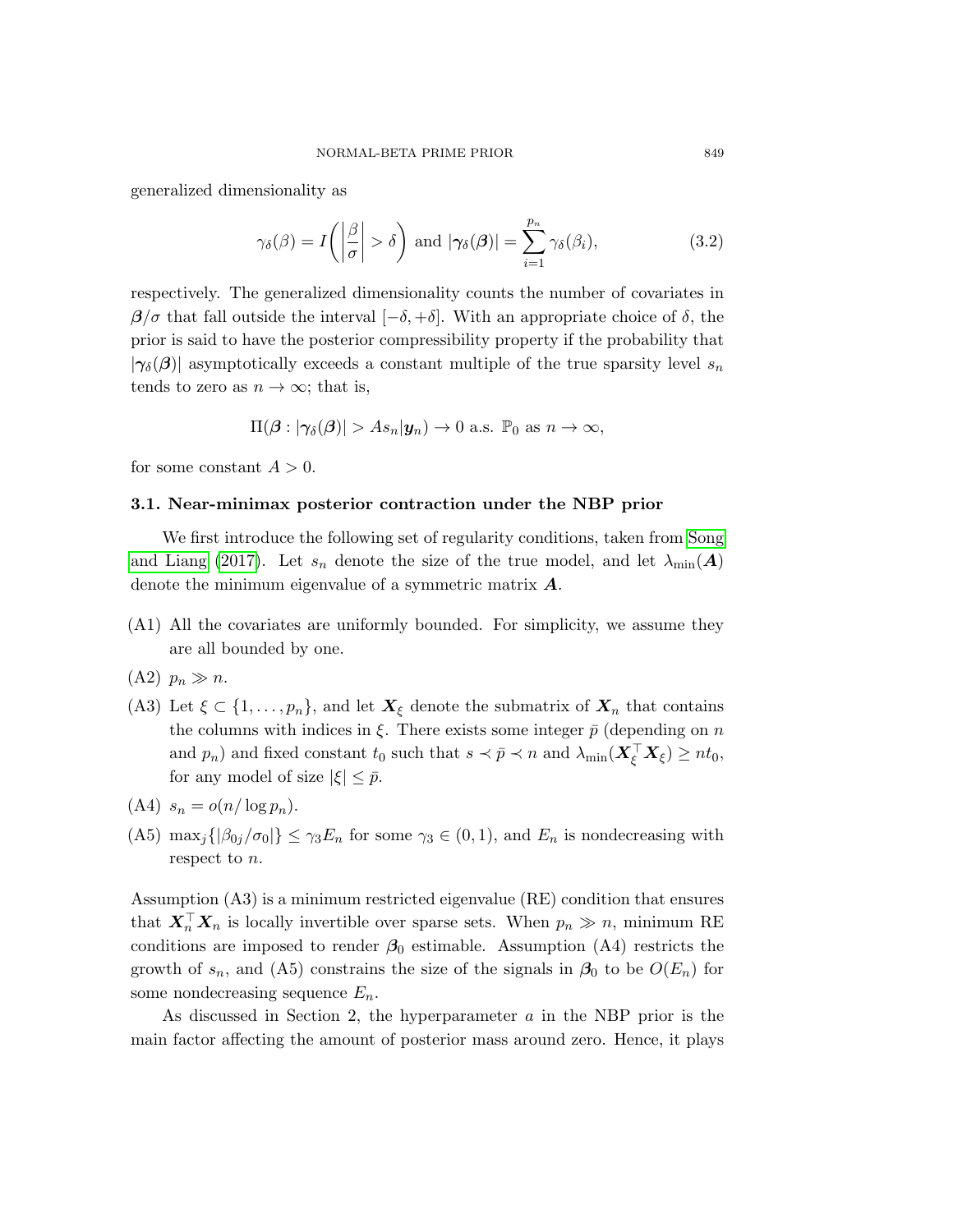a crucial role in our theory. We rewrite a as  $a_n$  to emphasize its dependence on  $\boldsymbol{n}$ .

**Theorem 1.** Assume that Assumptions  $(A1)$ – $(A5)$  hold, with  $log(E_n) = O(log p_n)$ for Assumption (A5). Let  $r_n = M \sqrt{s_n \log p_n/n}$  for some fixed constant  $M > 0$ , and let  $k_n \asymp (\sqrt{s_n \log p_n/n})/p_n$ . Suppose that we place the NBP prior [\(2](#page-4-0).2) on  $(\beta, \sigma^2)$ , with  $a_n \leq k_n^2 p_n^{-(1+u)}$ , for some  $u > 0$ , and  $b \in (1, \infty)$ . Then, under [\(3](#page-5-0).1), the following hold:

<span id="page-7-0"></span>
$$
\Pi(\boldsymbol{\beta} : ||\boldsymbol{\beta} - \boldsymbol{\beta}_0||_2 \ge c_1 \sigma_0 r_n |\boldsymbol{y}_n) \to 0 \text{ a.s. } \mathbb{P}_0 \text{ as } n \to \infty,
$$
 (3.3)

$$
\Pi(\boldsymbol{\beta} : ||\boldsymbol{\beta} - \boldsymbol{\beta}_0||_1 \ge c_1 \sigma_0 \sqrt{s} r_n |\boldsymbol{y}_n) \to 0 \text{ a.s. } \mathbb{P}_0 \text{ as } n \to \infty,
$$
 (3.4)

$$
\Pi\left(\boldsymbol{\beta} : ||\boldsymbol{X}\boldsymbol{\beta} - \boldsymbol{X}\boldsymbol{\beta}_0||_2 \ge c_0 \sigma_0 \sqrt{n} r_n |\boldsymbol{Y}_n\rangle \to 0 \text{ a.s. } \mathbb{P}_0 \text{ as } n \to \infty,
$$
 (3.5)

$$
\Pi(\boldsymbol{\beta} : |\boldsymbol{\gamma}_{k_n}(\boldsymbol{\beta})| > As_n|\mathbf{y}_n) \to 0 \text{ a.s. } \mathbb{P}_0 \text{ as } n \to \infty,
$$
 (3.6)

where  $c_0 > 0, c_1 > 0, A > 0$ , and  $|\gamma_{k_n}(\beta)| = \sum_i I(|\beta_i/\sigma| > k_n)$ .

The proof of Theorem 1 is based on verifying a set of conditions proposed by [Song and Liang \(2017\)](#page-21-5), and can be found in the Supplementary Material. In particular, [\(3.3\)](#page-7-0)–[\(3.5\)](#page-7-0) show that by fixing  $a_n \leq p_n^{-(3+u)} \sqrt{s_n \log p_n/n}$ , for  $u > 0$ , and  $b \in (1, \infty)$  as the hyperparameters  $(a_n, b)$  in  $(2.2)$ , the NBP model's posterior contraction rates under  $\ell_2$ ,  $\ell_1$ , and prediction error loss are the familiar posterior contraction rates under  $\epsilon_2$ ,  $\epsilon_1$ , and prediction error loss are the raining<br>near-optimal rates of  $\sqrt{s_n \log p_n/n}$ ,  $s_n \sqrt{\log p_n/n}$ , and  $\sqrt{s_n \log p_n}$ , respectively. By setting  $\delta = k_n \simeq (\sqrt{s_n \log p_n/n})/p_n$  in our generalized inclusion indicator [\(3.2\)](#page-6-0), [\(3.6\)](#page-7-0) also shows that the NBP possesses posterior compressibility, that is, the probability that the generalized dimension size  $|\gamma_{k_n}(\beta)|$  is a constant multiple larger than  $s_n$  asymptotically vanishes.

Our result relies on setting the hyperparameter  $a_n$  to a value dependent upon the sparsity level  $s_n$ . Previous theoretical studies on scale-mixture shrinkage priors, such as [van der Pas, Salomond and Schmidt-Hieber \(2016\)](#page-21-4) and [Song and](#page-21-5) [Liang \(2017\)](#page-21-5), also adopt similar strategies in order for these priors to obtain minimax posterior contraction. If we want to a priori fix the hyperparameters  $(a, b)$  based on asymptotic arguments, we could first obtain an estimate of  $s_n$ ,  $\widehat{s}_n$ , and then set  $a_n = p_n^{-(3+u)} \sqrt{\hat{s}_n \log p_n/n}$ , for  $u > 0$ . For example, we could take  $\widehat{s}_n = ||\widehat{\beta}^{ALasso}||_0$ , where  $\widehat{\beta}^{ALasso}$  is an adaptive LASSO solution [\(Zou \(2006\)](#page-21-11)) to [\(1.1\)](#page-0-0). Fixing  $a_n := p_n^{-(3+u)} \sqrt{\log n/n}$ , for  $u > 0$ , would also satisfy the conditions in our theorem (because  $\log n \prec s_n \log p_n$ ), thus removing the need to estimate  $\mathfrak{s}_n.$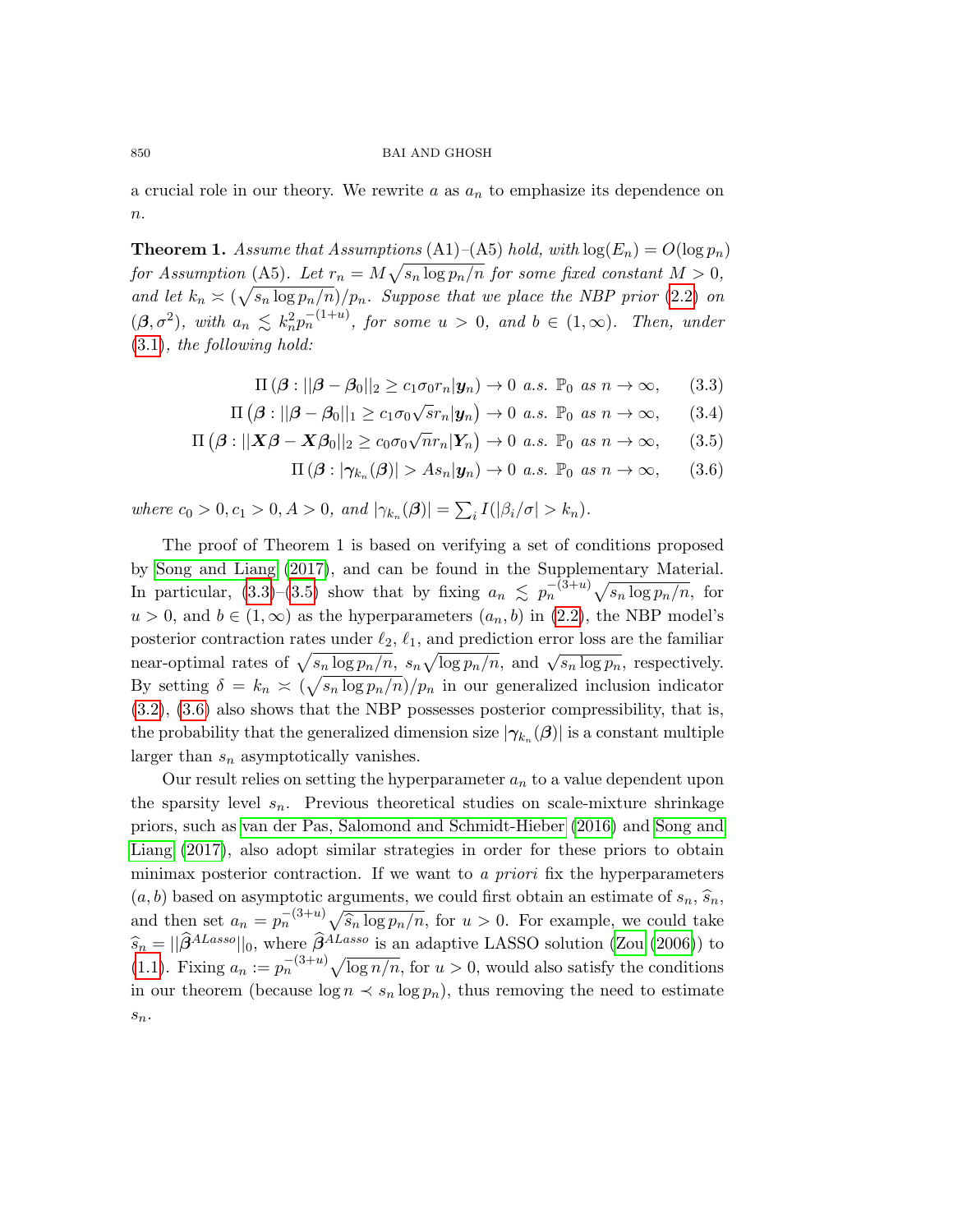### 4. Empirical Bayes Estimation of Hyperparameters

Although fixing  $(a, b)$  a priori as  $a = p^{-(3+u)} \sqrt{\log n/n}$ , for some  $u > 0$ , and  $b \in (1,\infty)$  leads to (near) minimax posterior contraction under conditions (A1)– (A5), this does not allow the NBP prior to adapt to varying patterns of sparsity or signal strengths. The minimum RE assumption (A3) is also computationally infeasible to verify in practice. [Dobriban and Fan \(2016\)](#page-20-11) showed that, given an arbitrary design matrix  $\boldsymbol{X}$ , verifying that the minimum RE condition holds is an NP-hard problem. Finally, there is no practical way of verifying that the model size condition (A4) (i.e.  $s = o(n/\log p)$ ) holds, or that the true model is even sparse.

For these reasons, we do not recommend fixing the hyperparameters in the NBP model based on asymptotic arguments. Instead, we prefer to *learn* the true sparsity pattern from the data. One way to do this is to use the MML. The marginal likelihood,  $f(y) = \int f(y|\beta, \sigma^2) \pi(\beta, \sigma^2) d(\beta, \sigma^2)$ , is the probability the model gives to the observed data with respect to the prior (or the "model evidence"). Hence, choosing the prior hyperparameters to maximize  $f(\mathbf{y})$  gives the maximum "model evidence," and we can learn the most likely sparsity level from the data. One potential shortcoming of the MML method is that it can lead to degenerate priors. However, this problem is avoided under the NBP prior.

We propose an EM algorithm to obtain the MML estimates of  $(a, b)$ . Henceforth, we refer to this empirical Bayes variant of the NBP model as the selfadaptive NBP model. To construct the EM algorithm, we first note that the beta prime density can be rewritten as the product of an independent gamma density and an inverse gamma density. Thus, we may reparametrize [\(2.2\)](#page-4-0) as

<span id="page-8-0"></span>
$$
\beta_i | (\omega_i^2, \lambda_i^2 \xi_i^2) \sim \mathcal{N}(0, \sigma^2 \lambda_i^2 \xi_i^2), \quad i = 1, \dots, p,
$$
  

$$
\lambda_i^2 \sim \mathcal{G}(a, 1), \quad i = 1, \dots, p,
$$
  

$$
\xi_i^2 \sim \mathcal{IG}(b, 1), \quad i = 1, \dots, p,
$$
  

$$
\sigma^2 \sim \mathcal{IG}(c, d).
$$
  
(4.1)

The logarithm of the joint posterior under the reparametrized NBP prior [\(4.1\)](#page-8-0) is given by

$$
-\left(\frac{n+p}{2}\right)\log(2\pi) - \left(\frac{n+p}{2} + c + 1\right)\log(\sigma^2) - \frac{1}{2\sigma^2}||\mathbf{y} - \mathbf{X}\boldsymbol{\beta}||_2^2
$$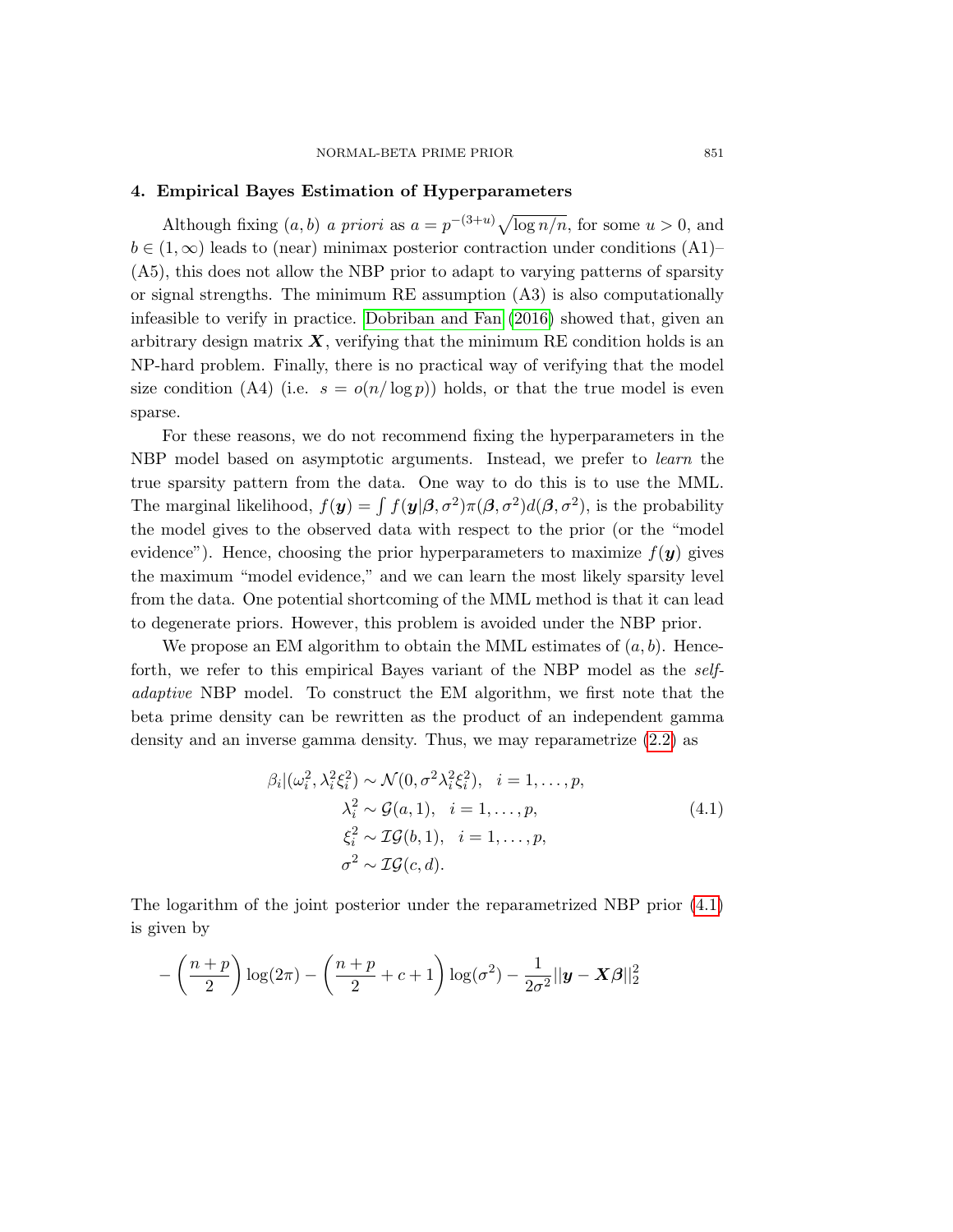$$
-\sum_{i=1}^{p} \frac{\beta_i^2}{2\lambda_i^2 \xi_i^2 \sigma^2} - p \log(\Gamma(a)) + \left(a - \frac{3}{2}\right) \sum_{i=1}^{p} \log(\lambda_i^2) - \sum_{i=1}^{p} \lambda_i^2 - p \log(\Gamma(b)) - \left(b + \frac{3}{2}\right) \sum_{i=1}^{p} \log(\xi_i^2) - \sum_{i=1}^{p} \frac{1}{\xi_i^2} + c \log(d) - \log(\Gamma(c)) - \frac{d}{\sigma^2}.
$$
\n(4.2)

Thus, at the kth iteration of the EM algorithm, the conditional log-likelihood on  $\nu^{(k-1)} = (a^{(k-1)}, b^{(k-1)})$  and y in the E-step is given by

$$
Q(\nu|\nu^{(k-1)}) = -p \log(\Gamma(a)) + a \sum_{i=1}^{p} \mathbb{E}_{a^{(k-1)}} \left[ \log(\lambda_i^2) | \mathbf{y} \right] - p(\log \Gamma(b))
$$

$$
-b \sum_{i=1}^{p} \mathbb{E}_{b^{(k-1)}} \left[ \log(\xi_i^2) | \mathbf{y} \right] + \text{ terms not involving } a \text{ or } b. \quad (4.3)
$$

The M-step maximizes  $Q(\nu|\nu^{(k-1)})$  over  $\nu = (a, b)$  to produce the next estimate  $\nu^{(k)} = (a^{(k)}, b^{(k)})$ . That is, we find  $(a, b), a \ge 0, b \ge 0$ , such that

<span id="page-9-1"></span><span id="page-9-0"></span>
$$
\frac{\partial Q}{\partial a} = -p\psi(a) + \sum_{i=1}^{p} \mathbb{E}_{a^{(k-1)}} \left[ \log(\lambda_i^2) | \mathbf{y} \right] = 0,
$$
\n
$$
\frac{\partial Q}{\partial b} = -p\psi(b) - \sum_{i=1}^{p} \mathbb{E}_{b^{(k-1)}} \left[ \log(\xi_i^2) | \mathbf{y} \right] = 0,
$$
\n(4.4)

where  $\psi(x) = d/dx \left( \Gamma(x) \right)$  denotes the digamma function. We can solve for  $(a, b)$ in [\(4.4\)](#page-9-0) numerically using a fast root-finding algorithm, such as Newton's method. The summands,  $\mathbb{E}_{a^{(k-1)}}\left[\log(\lambda_i^2)|\mathbf{y}\right]$  and  $\mathbb{E}_{b^{(k-1)}}\left[\log(\xi_i^2)|\mathbf{y}\right]$ , for  $i=1,\ldots,p$ , in [\(4.4\)](#page-9-0) can be estimated from either the mean of M Gibbs samples based on  $\nu^{(k-1)}$ , for sufficiently large  $M > 0$  (as in [Casella \(2001\)](#page-20-12)), or the  $(k-1)$ th iteration of the mean field variational Bayes (MFVB) algorithm (as in [Leday et al. \(2017\)](#page-20-13)).

Theorem 2. At every kth iteration of the EM algorithm for the self-adaptive NBP model, there exists a unique solution  $\nu^{(k)} = (a^{(k)}, b^{(k)})$  that maximizes [\(4](#page-9-1).3) in the M-step. Moreover,  $a^{(k)} > 0$  and  $b^{(k)} > 0$  at the kth iteration.

The proof of Theorem 2 can be found in the Supplementary Material. Theorem 2 ensures that we do not encounter the issue of the sparsity parameter a (or the parameter  $b$ ) collapsing to zero. Empirical Bayes estimates of zero are a major concern for MML approaches used to estimate hyperparameters in Bayesian regression models. For example, in g-priors,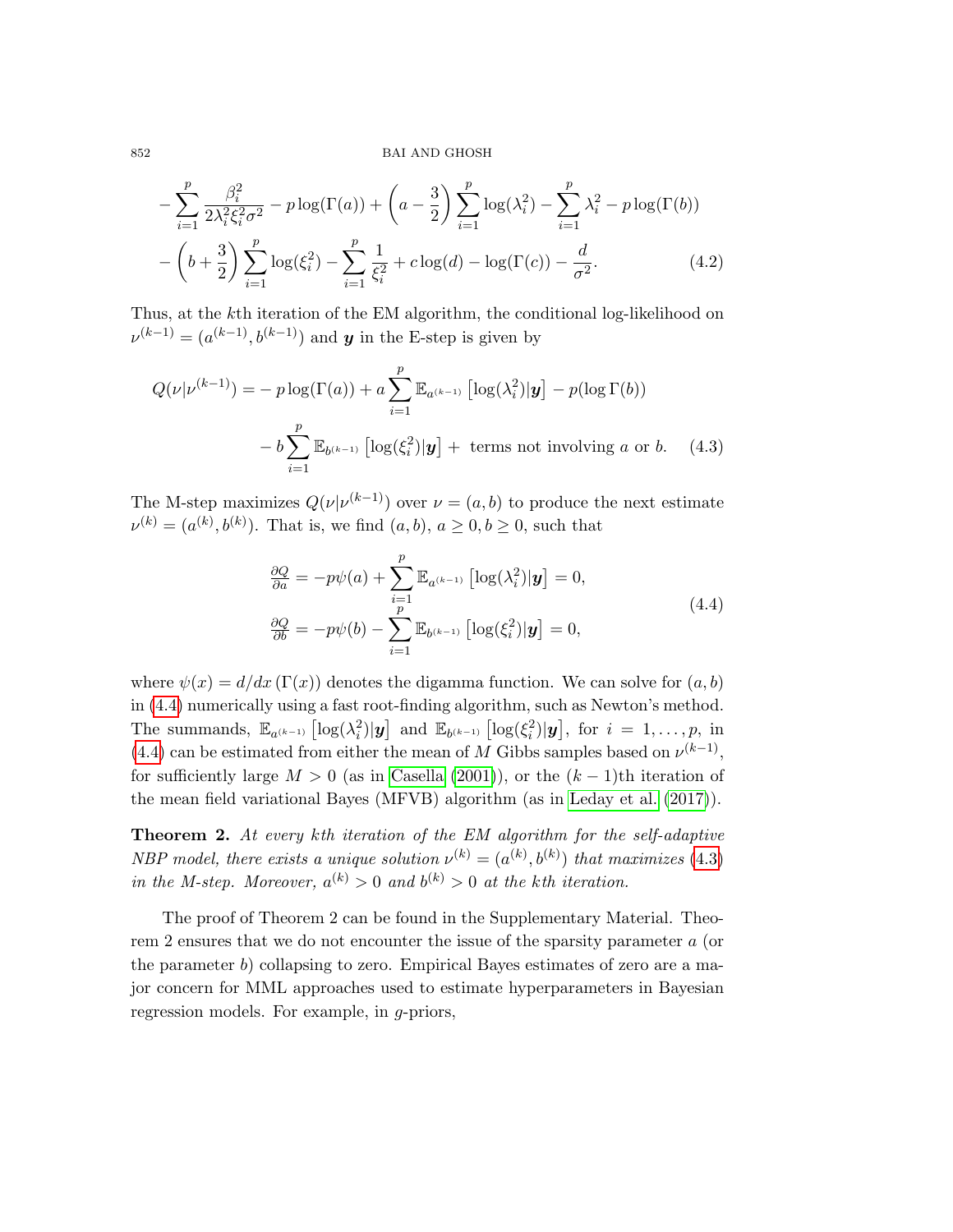$$
\boldsymbol{\beta}|\sigma^2 \sim \mathcal{N}_p\left(\boldsymbol{\gamma}, g\sigma^2(\boldsymbol{X}^\top\boldsymbol{X})^{-1}\right),\,
$$

[George and Foster \(2000\)](#page-20-14) showed that the MML estimate of the parameter g could equal zero. In global-local shrinkage priors of the form,

$$
\beta_i | (\lambda_i^2, \sigma^2) \sim \mathcal{N}(0, \sigma^2 \tau^2 \lambda_i^2), \ \lambda_i^2 \sim \pi(\lambda_i^2), \ i = 1, \dots, p,
$$

the variance rescaling parameter  $\tau$  is also at risk of being estimated as zero under an MML [\(Polson and Scott \(2010\)](#page-21-12), [Tiao and Tan \(1965\)](#page-21-13), [Carvalho, Polson and](#page-20-15) [Scott \(2009\)](#page-20-15), [Datta and Ghosh \(2013\)](#page-20-16)). Finally, [Scott and Berger \(2010\)](#page-21-14) proved that if we endow [\(1.1\)](#page-0-0) with a binomial model selection prior,

$$
\pi(\boldsymbol{M}_{\gamma}|\theta) = \theta^{k_{\gamma}}(1-\theta)^{p-k_{\gamma}},
$$

where  $M_{\gamma}$  is the model indexed by  $\gamma \subset \{1, \ldots, p\}$  and  $k_{\gamma}$  represents the number of variables included in the model, the MML estimate of the mixing proportion  $\theta$ could be estimated as either zero or one, leading to a degenerate prior. Clearly, the MML approach to tuning hyperparameters is not without problems, because it can lead to degenerate priors in high-dimensional regression. However, using the NBP prior, we can incorporate a data-adaptive procedure that estimates the hyperparameters, while avoiding this potential pitfall.

In the aforementioned examples, placing priors on  $g, \tau$ , or  $\theta$  with strictly positive support or performing cross-validation or a restricted MML estimation over a range of strictly positive values can help avoid a collapse to zero. The hierarchical Bayes approach does not quite address the issue of misspecification of hyperparameters, because these still need to be specified in the additional priors. If we use cross-validation, the "optimal" choice or spacing of grid points is also not clear-cut.

In a general regression setting, it is unclear what the endpoints should be if we use a truncated range of positive values to estimate the hyperparameters from a restricted MML. Recently, for a sparse normal means estimation (i.e.,  $X = I$ ,  $p = n$ , and  $\sigma^2 = 1$  in [\(1.1\)](#page-0-0)), van der Pas, Szabó and van der Vaart [\(2017\)](#page-21-15) advocated using the restricted MML estimator for the sparsity parameter  $\tau$  in the range  $[1/n, 1]$  for the horseshoe prior [\(Carvalho, Polson and Scott](#page-20-5) [\(2010\)](#page-20-5)). This choice allows the horseshoe model to obtain the (near) minimax posterior contraction rate for multivariate normal means. Although this choice gives theoretical guarantees for a normal means estimation, it does not seem to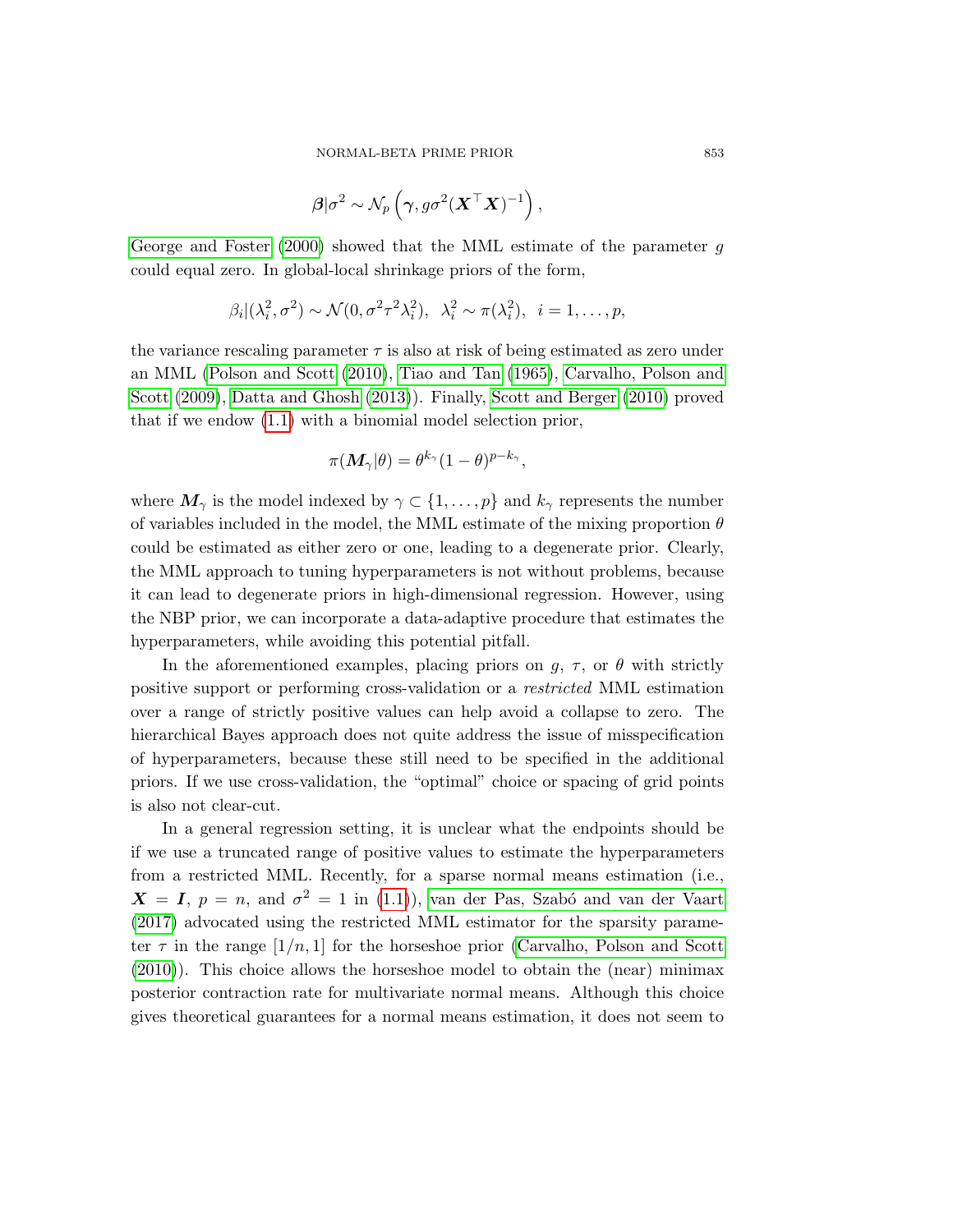be justified for a high-dimensional regression [\(1.1\)](#page-0-0), when  $p \gg n$ . Theorem 3.1 in [Song and Liang \(2017\)](#page-21-5) shows that the minimax optimal choice for  $\tau$  in the horseshoe under model [\(1.1\)](#page-0-0) satisfies  $\tau \lesssim (\sqrt{s \log p/n}) p^{-(1+(u+1)/(r-1))}$ , where  $u > 0, r > 1$ , and  $s = ||\beta_0||_0$ . It would thus appear that any  $\tau \in [1/n, 1]$  leads to a suboptimal contraction rate in a sparse high-dimensional regression. In our numerical experiments in Section 6, we demonstrate that for the horseshoe prior, endowing  $\tau$  with a  $C^+(0,1)$  prior fares better than the truncation suggested by [van der Pas, Szab´o and van der Vaart \(2017\)](#page-21-15) under the general linear regression model [\(1.1\)](#page-0-0).

The self-adaptive NBP prior circumvents these issues by obtaining the MML estimates of  $(a, b)$  over the range  $[0, \infty) \times [0, \infty)$ , while ensuring that  $(a, b)$  are never estimated as zero. Thus, the self-adaptive NBP's automatic selection of hyperparameters provides a practical alternative to the hierarchical Bayes or cross-validation approaches used to tune hyperparameters.

## 4.1. Illustration of the self-adaptive NBP model

To illustrate the self-adaptive NBP prior's ability to adapt to differing sparsity patterns, we consider two settings: one sparse  $(n = 60, p = 100, 10$ nonzero covariates), and one dense ( $n = 60$ ,  $p = 100$ , and 60 nonzero covariates), where the active covariates are drawn from  $\mathcal{U}([-2, -0.5] \cup [0.5, 2])$ . Our examples come from experiments 1 and 4, respectively, in Section 6. We initialize  $(a^{(0)}, b^{(0)}) = (0.01, 0.01)$  and implement the Monte Carlo EM algorithm (described in Section 5.1) to obtain MML estimates of the parameters  $(a, b)$ , which we denote as  $(\widehat{a},\widehat{b})$ .

In Figure 2, we plot the iterations from two runs of the EM algorithm. The algorithm terminates at iteration k when the square of the  $\ell_2$  distance between  $(a^{(k-1)}, b^{(k-1)})$  and  $(a^{(k)}, b^{(k)})$  falls below  $10^{-6}$ . We then set  $(\widehat{a}, \widehat{b}) = (a^{(k)}, b^{(k)})$ . The top panel in Figure 2 plots the paths for a and b from the sparse model, and the bottom panel plots the paths for  $a$  and  $b$  from the dense model. The final MML estimates of a are  $\hat{a} = 0.184$  for the sparse model, and  $\hat{a} = 1.104$  for the dense model.

Figure 3 shows the NBP's marginal density,  $\pi(\beta|\hat{a}, \hat{b}, \sigma^2)$ , for a single coefficient  $\beta$  using the MML estimates of  $(a, b)$  obtained in the sparse and the dense settings. The left panel depicts the marginal density under the sparse setting (10 active predictors,  $(\hat{a}, \hat{b}) = (0.184, 1.124)$ . Here, the marginal density for  $\beta$  contains a singularity at zero, and most of the probability mass is around zero. We thus recover a sparse model for  $\pi(\beta|y)$  under these MML hyperparameters. The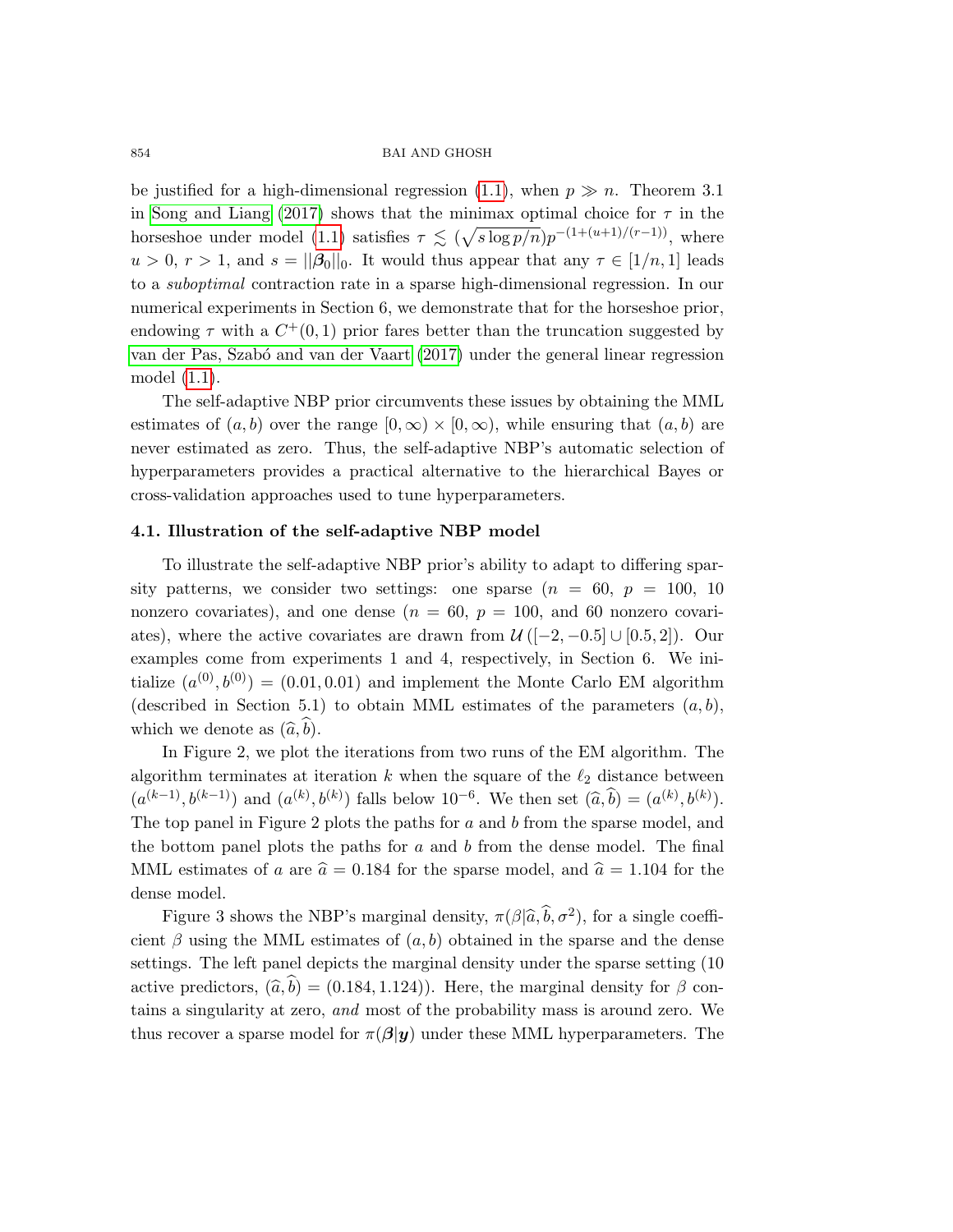

**n = 60, p = 100, 10 active covariates**

Figure 2. Paths of the Monte Carlo EM algorithm for obtaining  $(\hat{a},\hat{b})$ . The dashed line indicates the final MML estimate at convergence.

right panel depicts the marginal density in the dense setting (60 active predictors,  $(\hat{a}, \hat{b}) = (1.104, 1.645)$ . Here, the marginal density for  $\beta$  does not contain a pole, and more mass is placed in neighborhoods away from zero. Thus, we recover a more dense model. Figures 2 and 3 illustrate that, in both cases, the EM algorithm was able to correctly learn the true sparsity (or non-sparsity) from the data, and then incorporate this into its estimates of the hyperparameters.

As noted by a referee, a mixture prior of beta prime densities as the prior for  $\omega_i^2$  in [\(1.2\)](#page-1-0) could also accommodate dense situations. While we recognize this fact, we believe that it is better to use the MML. First, putting a mixture of beta primes as the prior on  $\omega_i^2$ , for  $i = 1, \ldots, p$ , would make the posteriors for  $\beta_i$ , for  $i =$  $1, \ldots, p$ , multimodal. The quality of our posterior approximation algorithms in Section 5 depends on the assumption that the approximate posterior is unimodal (especially if we use a variational density to approximate  $\pi(\beta|y)$ ). Second, if we used a mixture prior, we would then need to tune both the mixture weight(s) and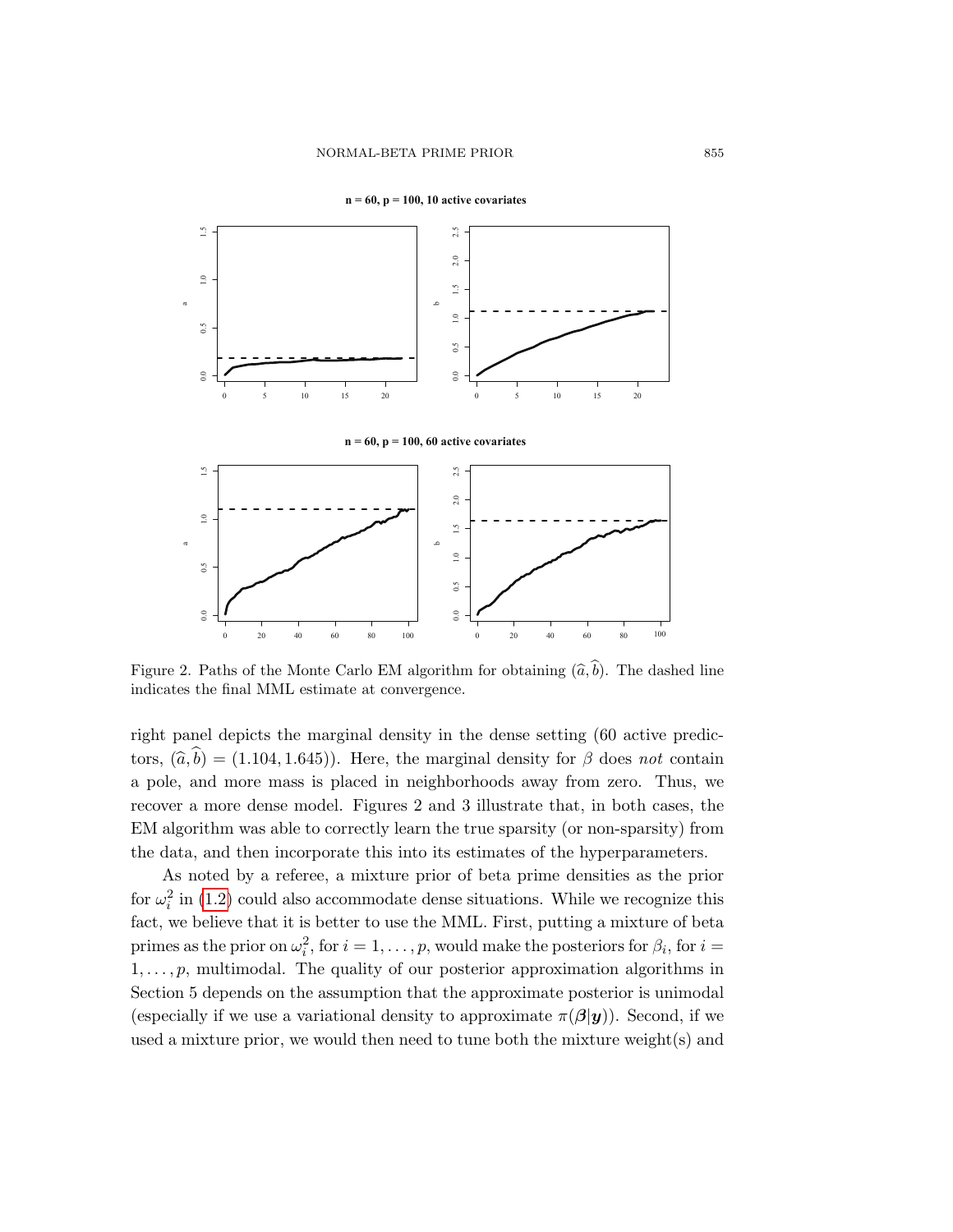

Figure 3. The marginal densities of the NBP prior,  $\pi(\beta|a, b, \sigma^2)$ , with different MML estimates of  $(a, b)$ .

the hyperparameters in each mixture component. As we demonstrate in Sections 4.1 and 6, using a single beta prime prior as the scale with MML estimates for the hyperparameters performs quite well.

## 5. Computation for the NBP Model

## 5.1. Posterior approximation

Using the reparametrization [\(4.1\)](#page-8-0), the NBP model admits fully closed-form conditional densities for the parameters  $(\beta, \lambda_1^2, \ldots, \lambda_p^2, \xi_1^2, \ldots, \xi_p^2, \sigma^2)$ . Thus, the NBP model can be implemented using either an MCMC or a or mean field variational Bayes (MFVB) approach. At the same time, the EM algorithm of Section 4 is easily embedded into either the MCMC or the MFVB updates, thus negating the need to estimate the hyperparameters  $(a, b)$  separately. The complete algorithms are given in the Supplementary Material.

The Monte Carlo EM and variational EM algorithms for the self-adaptive NBP model are both implemented in the R package, NormalBetaPrime. In our experience, although the Monte Carlo EM algorithm tends to be slower than the variational EM algorithm, it is also more accurate. The Monte Carlo EM algorithm is also relatively insensitive to the initialization of the parameters, unlike the variational EM algorithm. This is not a problem in our model, but an inherent shortcoming of MFVB; because the MFVB optimizes a highly nonconvex objective function over  $O(p^2)$  parameters, it can become "trapped" at a suboptimal local solution. In future research, we will attempt to derive more efficient sampling algorithms and more accurate variational algorithms for the NBP model.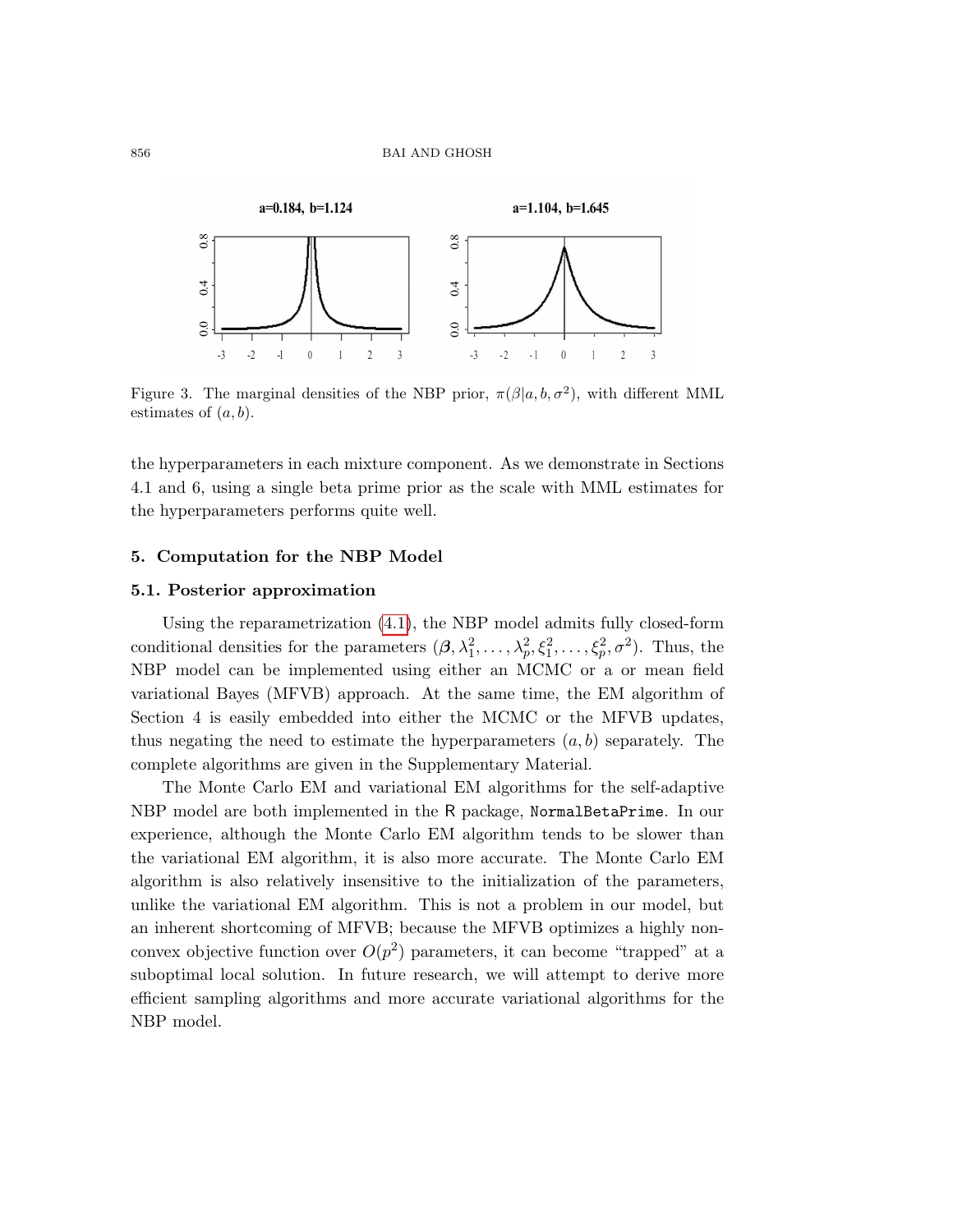#### 5.2. Variable selection

Because the NBP model assigns zero mass to exactly sparse vectors, selection must be performed using some post hoc method. We propose using the "decoupled shrinkage and selection" (DSS) method proposed by [Hahn and Carvalho](#page-20-17) [\(2015\)](#page-20-17). Letting  $\hat{\beta}$  denote the posterior mean of  $\beta$ , the DSS method selects the variables by finding the "nearest" exactly sparse vector to  $\hat{\beta}$ . The DSS method solves the optimization,

<span id="page-14-0"></span>
$$
\widehat{\gamma} = \operatorname*{argmin}_{\gamma} n^{-1} ||\mathbf{X}\widehat{\beta} - \mathbf{X}\gamma|| + \lambda ||\gamma||_0, \tag{5.1}
$$

and chooses the nonzero entries in  $\hat{\gamma}$  as the active set. Because [\(5.1\)](#page-14-0) is an NPhard combinatorial problem, [Hahn and Carvalho \(2015\)](#page-20-17) propose using a local linear approximation; that is, solving the following surrogate optimization:

<span id="page-14-1"></span>
$$
\widehat{\gamma} = \underset{\gamma}{\text{argmin}} \, n^{-1} ||\boldsymbol{X}\widehat{\boldsymbol{\beta}} - \boldsymbol{X}\boldsymbol{\gamma}|| + \lambda \sum_{i=1}^{p} \frac{|\gamma_i|}{|\widehat{\beta}_i|},\tag{5.2}
$$

where  $\beta_i$  is a components in the posterior mean  $\beta$ , and  $\lambda$  is chosen using 10fold cross-validation to minimize the mean squared error (MSE). Solving this optimization is not computationally expensive, because [\(5.2\)](#page-14-1) is essentially an adaptive LASSO regression [\(Zou \(2006\)](#page-21-11)) with weights  $1/|\beta_i|$ , for  $i = 1, ..., p$ , and very efficient gradient descent algorithms to find LASSO solutions; see, for example, [Friedman, Hastie and Tibshirani \(2010\)](#page-20-18). We use the R package glmnet, developed by [Friedman, Hastie and Tibshirani \(2010\)](#page-20-18), to solve [\(5.2\)](#page-14-1). We select the nonzero entries in  $\hat{\gamma}$  from [\(5.2\)](#page-14-1) as the active set of covariates. The DSS method is available for the NBP prior in the R package, NormalBetaPrime.

## 6. Simulation Studies

For our simulation studies, we implement the self-adaptive NBP model [\(2.2\)](#page-4-0) for model [\(1.1\)](#page-0-0) using the Monte Carlo EM algorithm described in Section 5. We set  $c = d = 10^{-5}$  in the  $IG(c, d)$  prior on  $\sigma^2$ . We run the Gibbs samplers for 15,000 iterations, discarding the first 10,000 as burn-in. We use the posterior median estimator  $\hat{\beta}$  as our point estimator, and deploy the DSS strategy described in Section 5.2 for the variable selection.

# 6.1. Adaptivity to different sparsity levels

In the first simulation study, we evaluate the self-adaptive NBP model's performance under a variety of sparsity levels. Under model [\(1.1\)](#page-0-0), we generate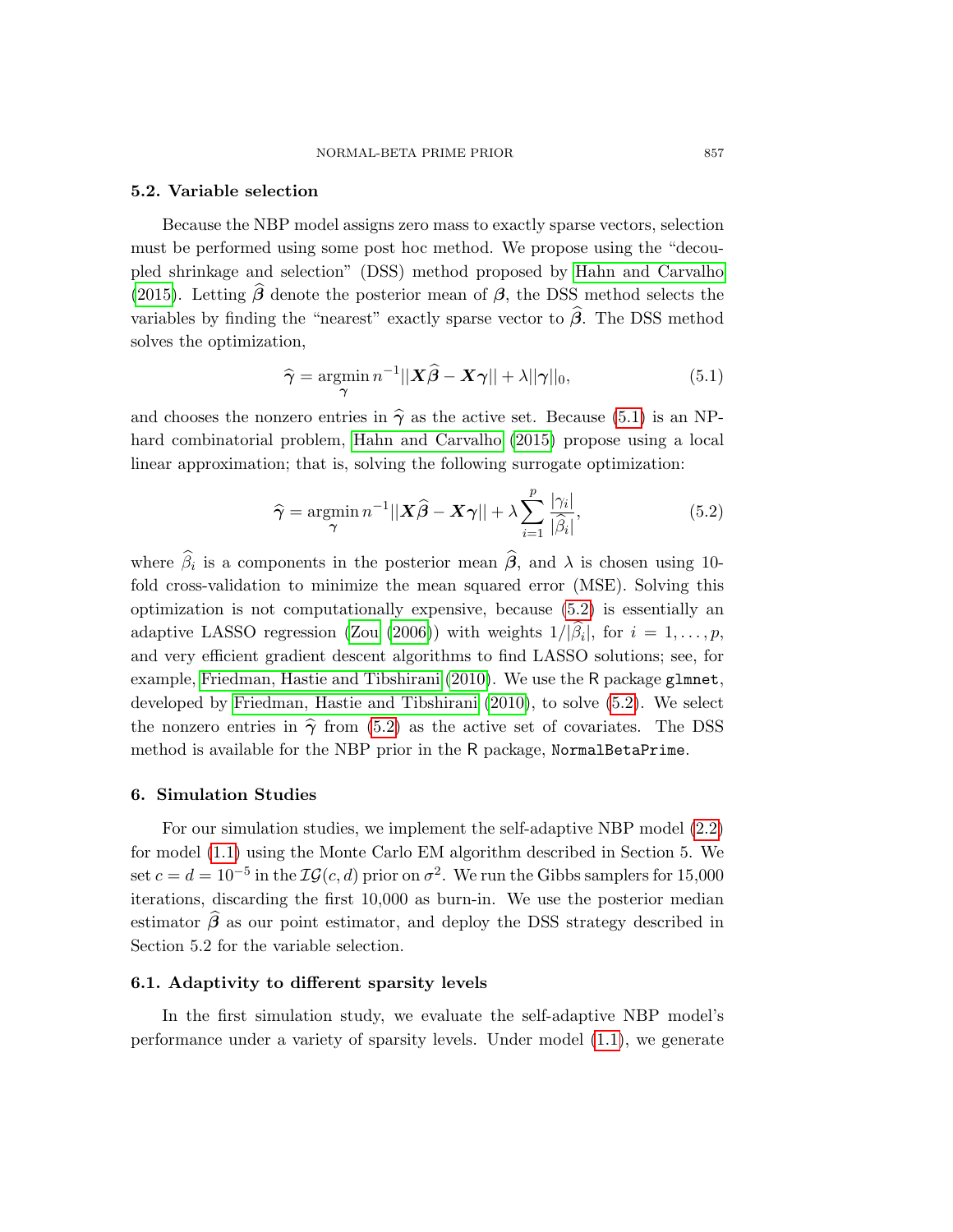a design matrix X, where the n rows are independently drawn from  $\mathcal{N}_p(\mathbf{0},\Gamma)$ ,  $\Gamma = (\Gamma_{ij})_{p \times p}$ , with  $\Gamma_{ij} = 0.5^{|i-j|}$ , and then centered and scaled. The nonzero predictors in  $\beta_0$  are generated from  $\mathcal{U}([-2, -0.5] \cup [0.5, 2])$ . We fix  $\sigma^2 = 2$  and set  $n = 60$  and  $p = 100$ , with varying levels of sparsity:

- Experiment 1: 10 active predictors (sparse model)
- Experiment 2: 20 active predictors (fairly sparse model)
- Experiment 3: 40 active predictors (fairly dense model)
- Experiment 4: 60 active predictors (dense model)

We compare the results of self-adaptive NBP prior with those of several other popular Bayesian and frequentist methods. For the competing Bayesian methods, we use the horseshoe [\(Carvalho, Polson and Scott \(2010\)](#page-20-5)) and the spike-and-slab LASSO (SSL) (Ročková and George  $(2018)$ ). For the horseshoe, we consider two ways of tuning the global shrinkage parameter  $\tau$ : 1) endowing  $\tau$  with a standard half-Cauchy prior  $C^+(0,1)$ ; and 2) estimating  $\tau$  from a MML on the interval  $[1/n, 1]$ , as advocated by van der Pas, Szabó and van der Vaart [\(2017\)](#page-21-15). These methods are denoted as HS-HC and HS-REML, respectively. For the SSL model, the beta prior on the mixture weight  $\theta$  controls the sparsity of the model. We consider two scenarios: 1) endowing  $\theta$  with a  $\mathcal{B}(1,p)$  prior, which induces strong sparsity; and 2) endowing  $\theta$  with a  $\mathcal{B}(1,1)$  prior, which does not strongly favor sparsity. Finally, we consider the following frequentist methods: the minimax concave penalty (MCP) [\(Zhang \(2010\)](#page-21-16)), smoothly clipped absolute deviation (SCAD) [\(Fan and Li \(2001\)](#page-20-19)), and elastic net (ENet) [\(Zou and Hastie](#page-21-6)  $(2005)$ ). These methods are available in the R packages: horseshoe<sup>1</sup>, SSLASS0, picasso, and glmnet.

For each method, we compute the MSE, false discovery rate (FDR), false negative rate (FNR), and overall misclassification probability (MP), averaged across 100 replications:

$$
MSE = \frac{||\hat{\beta} - \beta_0||_2^2}{p}, FDR = \frac{FP}{TP + FP},
$$
  
 
$$
FNR = \frac{FN}{TN + FN}, MP = \frac{FP + FN}{p},
$$

where FP, TP, FN, and TN denote the number of false positives, true positives, false negatives, and true negatives, respectively.

<sup>&</sup>lt;sup>1</sup> For the HS-REML method, we slightly modified the code in the horseshoe function in the horseshoe R package.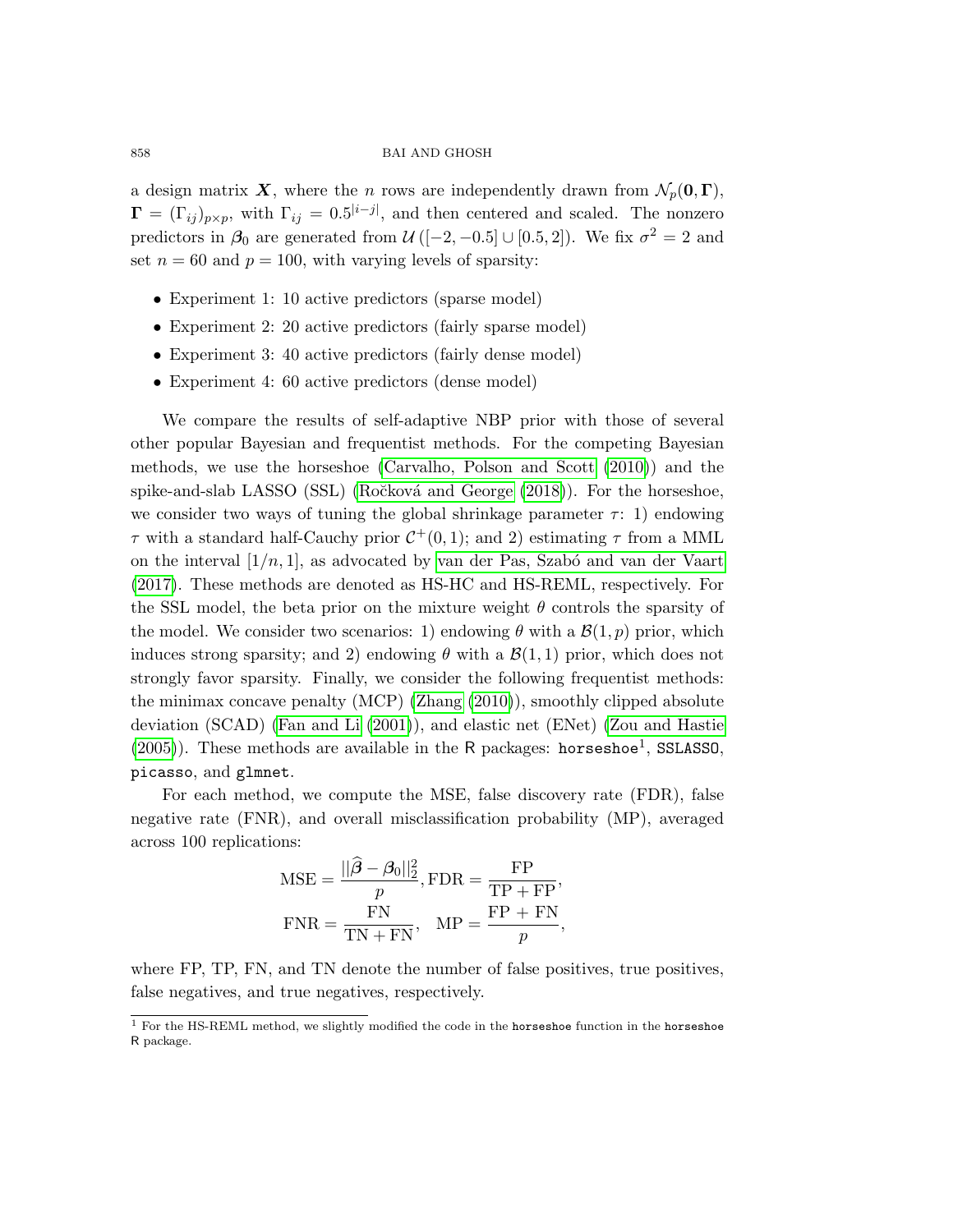Tables 1 and 2 in the Supplementary Material show our results averaged across 100 replications for the NBP, HS-HC, HS-REML, SSL- $\mathcal{B}(1, p)$ , SSL- $\mathcal{B}(1, 1)$ , MCP, SCAD, and ENet methods. Across all sparsity settings, the NBP has the lowest MSE, showing that it performs consistently well for estimation. In Experiments 2, 3, and 4, the NBP model also achieves either the lowest or the second lowest misclassification probability, demonstrating that it is robust for variable selection.

The performance of the HS, SSL, MCP, and SCAD methods worsens as the true model becomes more dense. The truncation of  $\tau \in [1/n, 1]$  in the HS-REML model lowers the FDR for the horseshoe. However, this also tends to overshrink large signals, leading to a greater estimation error than that of the HS-HC model. For the SSL model, endowing the sparsity parameter  $\theta$  with a  $\mathcal{B}(1,1)$  prior improves the model's performance under dense settings, but not enough to be competitive with the NBP. Finally, the ENet method performs worst under sparsity, but its performance improves as the model becomes more dense. However, the NBP still outperforms the ENet in terms of estimation.

## 6.2. Additional numerical experiments with large  $p$

In the following experiments, the design matrix  $\boldsymbol{X}$  is generated in the same way as that in Section 6.1. The active predictors are randomly selected and fixed at a certain level, and the remaining covariates are set to zero.

- Experiment 5: ultra-sparse model with a few large signals ( $n = 100, p = 500$ , eight active predictors set equal to five)
- Experiment 6: dense model with many small signals  $(n = 200, p = 400, 200)$ active predictors set equal to 0.6)

We implement Experiments 5 and 6 for the self-adaptive NBP, HS-HC, HS-REML, SSL- $\mathcal{B}(1, p)$ , SSL- $\mathcal{B}(1, 1)$ , MCP, SCAD, and ENet models. Table 3 in the Supplementary Material shows our results, averaged across 100 replications. In Experiment 5, the NBP, HS, and SSL models all significantly outperform their frequentist competitors, with the HS and SSL performing slightly better than NBP. In Experiment 5, the NBP model gives zero for FDR, FNR, and MP, showing that the self-adaptive NBP is resilient against overfitting if the true model is very sparse. In Experiment 6, the NBP model gives the lowest MSE and the lowest MP of all the methods, demonstrating that the self-adaptive NBP model can effectively adapt to non-sparse situations.

It seems as though the horseshoe, SSL, MCP, and SCAD are well-suited to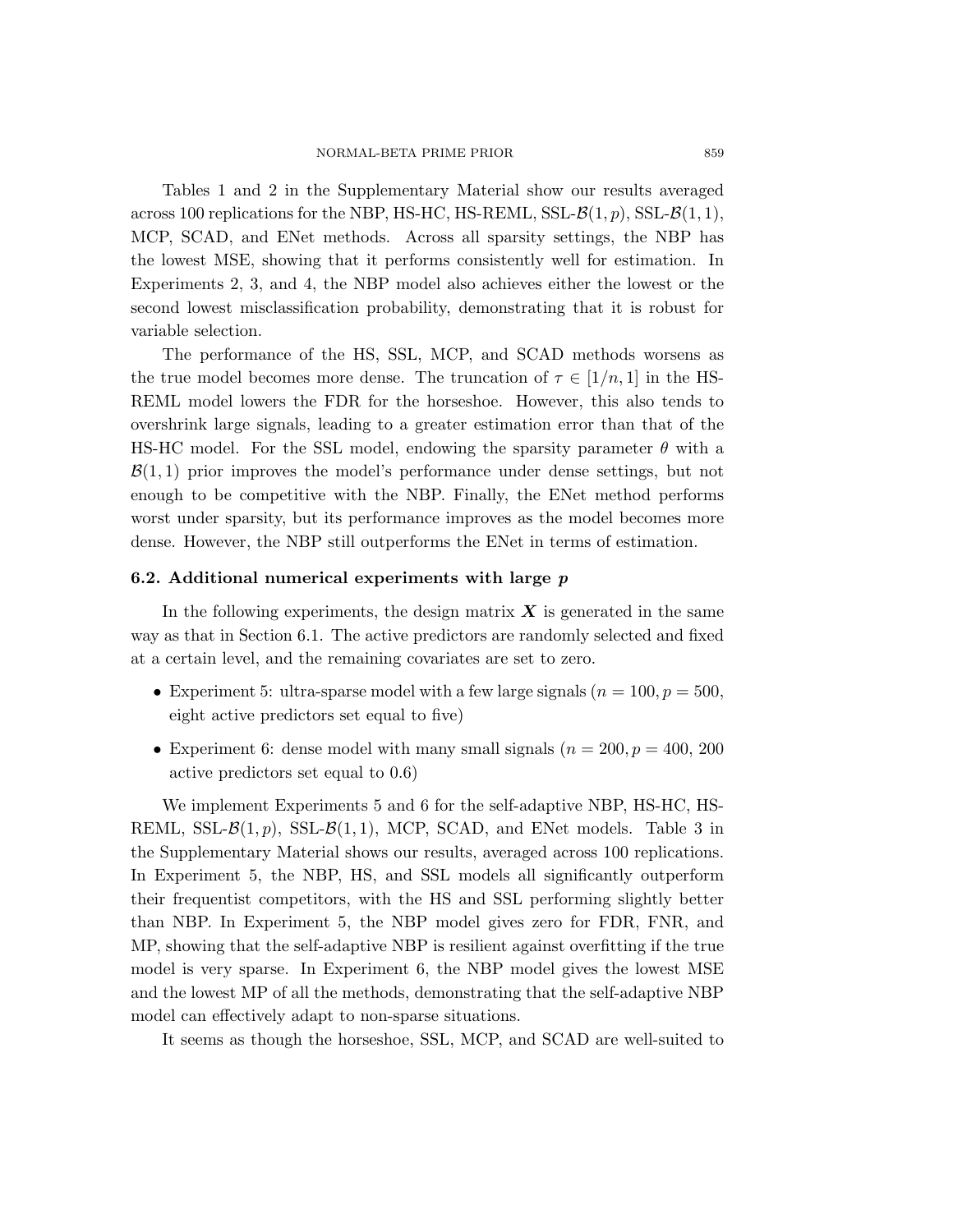sparse estimations but cannot accommodate non-sparse situations as well. The elastic net seems to be a suboptimal estimator under sparsity (e.g., in Experiment 5, its misclassification rate was 0.104, much higher than those of the other methods), but it improves significantly in dense settings.

In contrast, the self-adaptive NBP prior is the most robust estimator across all sparsity patterns. If the true model is sparse, the sparsity parameter a is estimated to be small, and hence, place heavier mass around zero. However, if the true model is dense, the sparsity parameter  $a$  will be large, in which case, the singularity at zero disappears and the prior becomes more diffuse.

## 7. Analysis of a Gene Expression Data Set

We analyze a real data set from a study on Bardet–Biedl syndrome (BBS) [\(Scheetz et al. \(2006\)](#page-21-17)), an autosomal recessive disorder that leads to progressive vision loss, and is caused by a mutation in the TRIM32 gene. This data set, available in the R package flare, contains  $n = 120$  samples, with TRIM32 as the response variable and the expression levels of  $p = 200$  other genes as the covariates.

To determine TRIM32's association with these other genes, we implement the self-adaptive NBP, HS-HC, HS-REML, SSL- $\mathcal{B}(1,p)$ , SSL- $\mathcal{B}(1,1)$ , MCP, SCAD, and ENet models on this data set after centering and scaling  $X$  and  $y$ . To assess these methods' predictive performance, we perform five-fold cross-validation, using 80 percent of the data as our training set to obtain an estimate of  $\beta$ ,  $\beta$ <sub>train</sub>. We then use  $\hat{\beta}_{\text{train}}$  to compute the MSE of the residuals on the remaining 20 percent of the data. We repeat this five times, using different training and test sets each time, and take the average MSE as our mean squared prediction error (MSPE).

Table 4 in the Supplementary Material shows the results of our analysis. The NBP and ENet models exhibit the best predictive performance of the methods, with 31 genes and 26 genes, respectively, selected as significantly associated with TRIM32. The ENet model has a slightly lower MSPE, but its performance is very similar to that of the NBP model. The HS, SSL, MCP, and SCAD methods result in parsimonious models, with six or fewer genes selected, but their average prediction errors are all higher.

Figure 4 plots the posterior medians and 95 percent posterior credible intervals for the 31 genes selected by the NBP model as significant. Figure 4 shows that the self-adaptive NBP prior is able to detect small gene expression values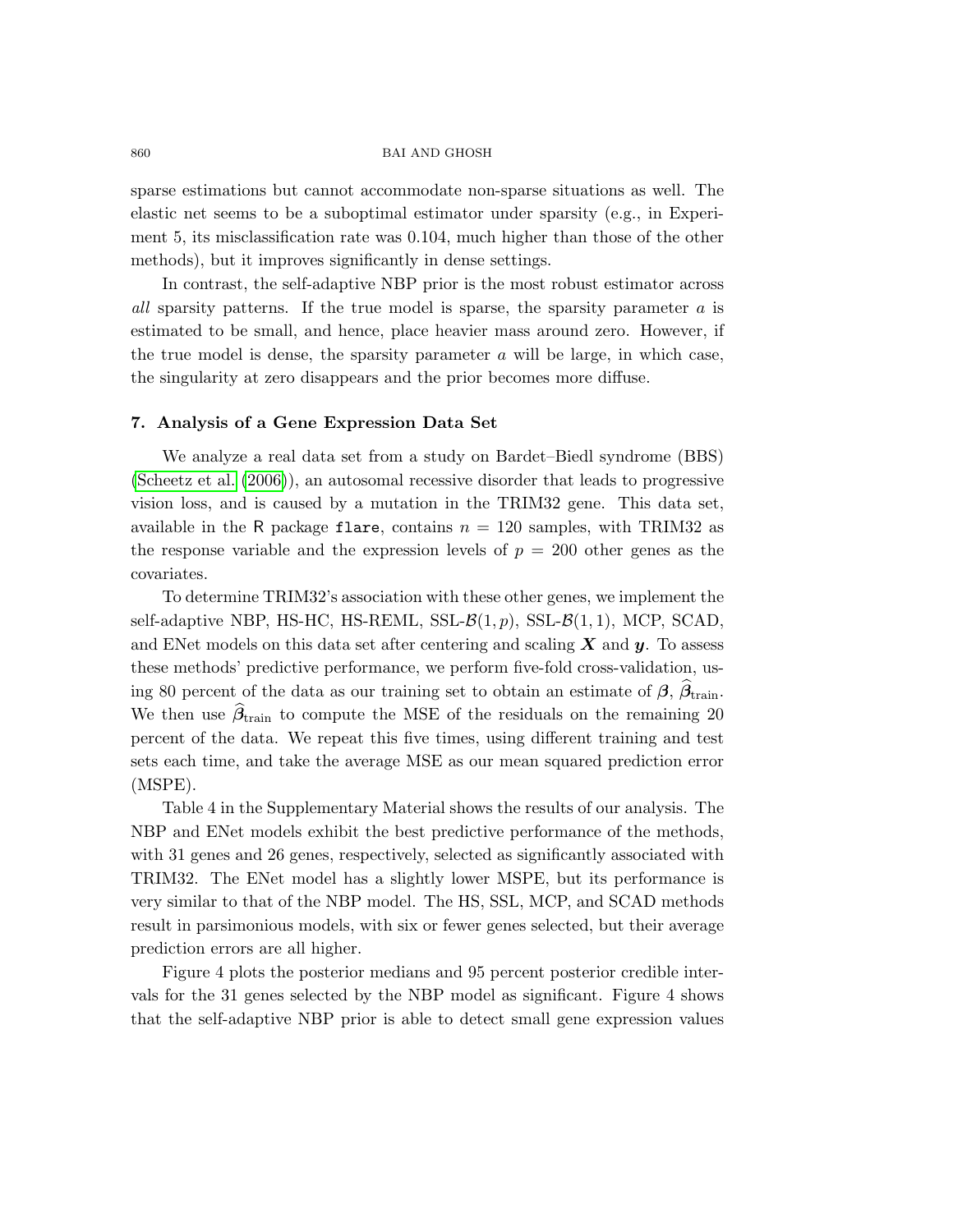

Figure 4. Point estimates and credible intervals for the 31 genes selected as significantly associated with TRIM32 by the self-adaptive NBP.

that are very close to zero. On this particular data set, the slightly denser models exhibited better prediction performance than that of the most parsimonious models, suggesting that small signals may exist in our data.

#### 8. Conclusion

We have introduced the NBP model for high-dimensional Bayesian linear regressions. We proved that the NBP prior obtains the (near) minimax posterior contraction rate in the asymptotic regime where  $p \gg n$ , and that the underlying model is sparse. To make our prior self-adaptive in finite samples, we introduced an empirical Bayes approach for estimating the NBP's hyperparameters based on the MML. This approach affords the NBP a great deal of flexibility and adaptivity to different levels of sparsity and signal strengths, while avoiding degeneracy.

In future work, we will extend the NBP prior to more complex and more flexible models, such as a nonparametric regression or a semiparametric regression with an unknown error distribution. The NBP prior can also be employed for other statistical problems, including density estimation and classification. Owing to its flexibility, we anticipate that the NBP prior will retain its strong empirical and theoretical properties in these other settings.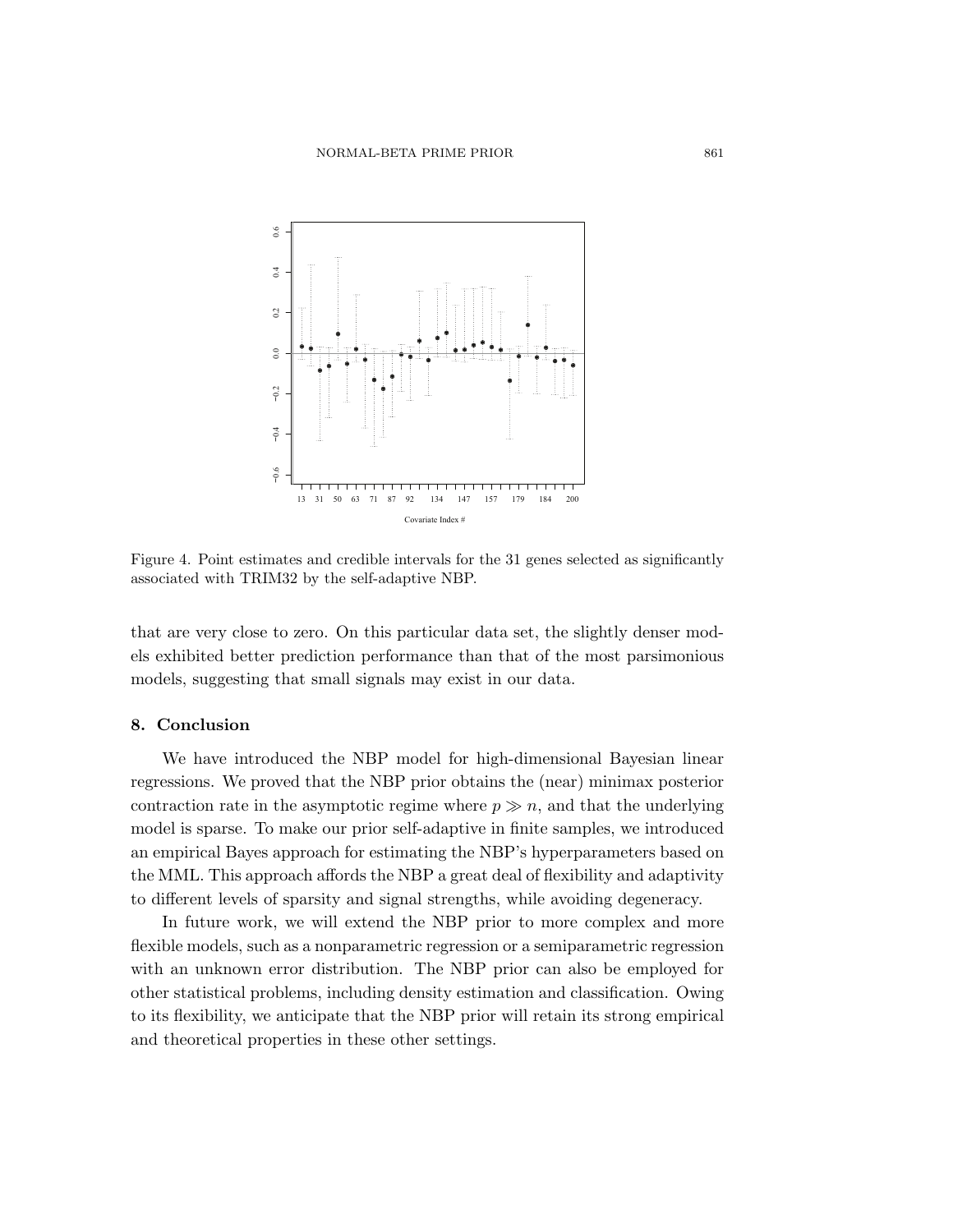Additionally, we would like to provide further theoretical support for the MML approach described in Section 4. Although there are philosophical reasons for using an MML (i.e., it maximizes the "model evidence"), it would be interesting to determine whether the MML estimates of  $(a, b)$  also lead to a (near) minimax posterior contraction under the conditions described in Section 3.1. Currently, the theoretical justifications for the MML under model [\(1.1\)](#page-0-0) are confined to the simple normal means model  $(X = I, n = p)$  and the scenario where  $p \leq n$  and the MML estimate can be explicitly calculated in closed form (as is the case for the hyperparameter  $g$  in  $g$ -priors); see, for example, van der Pas, Szabó [and van der Vaart \(2017\)](#page-21-15), [Johnstone and Silverman \(2004\)](#page-20-20), [George and Foster](#page-20-14) [\(2000\)](#page-20-14), and [Sparks, Khare and Ghosh \(2015\)](#page-21-18). Recently, [Rousseau and Szab´o](#page-21-19) [\(2017\)](#page-21-19) extended the class of models for which the posterior contraction rate can be obtained under MML estimates of a hyperparameter in the prior. However, their framework does not seem to be applicable to a high-dimensional linear regression model [\(1.1\)](#page-0-0), which is complicated by the presence of a high-dimensional design matrix  $\boldsymbol{X}$ . We hope to address the theoretical aspects of the self-adaptive NBP model with MML-estimated hyperparameters in future work.

## Supplementary Material

The Online Supplementary Material provides the results of the simulation and the data analysis in Sections 6 and 7, respectively, proofs for Theorems 1 and 2, and technical details for the Monte Carlo EM and variational EM algorithms from Section 5 used to implement the self-adaptive NBP model.

# Acknowledgments

The authors thank the editor, the associate editor, and two anonymous referees for their helpful and insightful comments.

# References

- <span id="page-19-0"></span>Armagan, A., Clyde, M. and Dunson, D. B. (2011). Generalized beta mixtures of Gaussians. Advances in Neural Information Processing Systems 24, 523-531.
- <span id="page-19-1"></span>Armagan, A., Clyde, M. and Dunson, D. B. (2013). Generalized double pareto shrinkage. Statistica Sinica 23, 119-143.
- <span id="page-19-3"></span>Bai, R. and Ghosh, M. (2019). Large-scale multiple hypothesis testing with the normal-beta prime prior. Statistics 53, 1210-1233.
- <span id="page-19-2"></span>Bhattacharya, A., Chakraborty, A. and Mallick, B. K. (2016). Fast sampling with Gaussian scale mixture priors in high-dimensional regression. Biometrika 103, 985-991.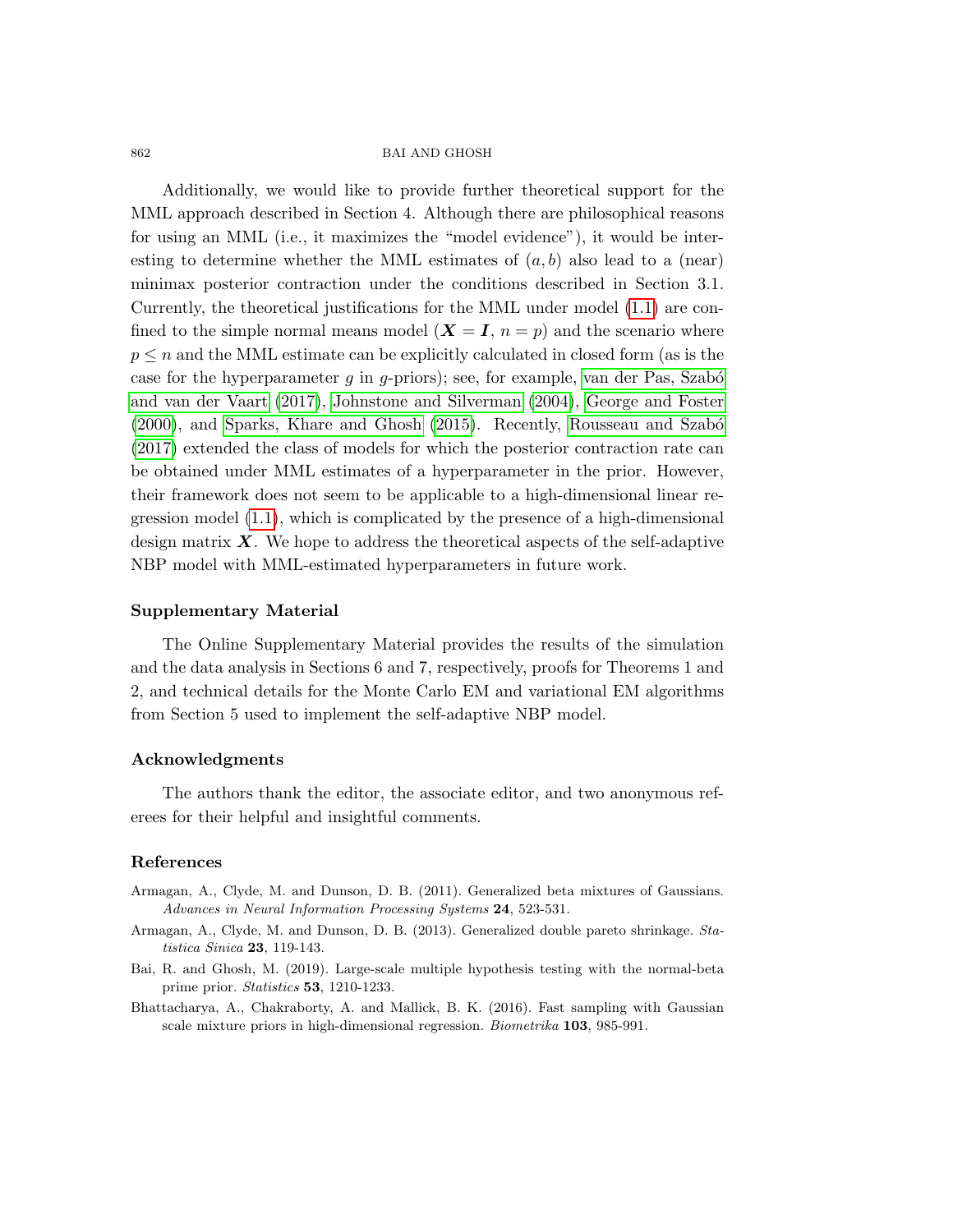- <span id="page-20-7"></span>Bhattacharya, A., Pati, D., Pillai, N. S. and Dunson, D. B. (2015). Dirichlet-Laplace priors for optimal shrinkage. Journal of the American Statistical Association 110, 1479-1490.
- <span id="page-20-15"></span>Carvalho, C. M., Polson, N. G. and Scott, J. G. (2009). Handling sparsity via the horseshoe. In Proceedings of the Twelfth International Conference on Artificial Intelligence and Statistics, PMLR 5, 73-80.
- <span id="page-20-5"></span>Carvalho, C. M., Polson, N. G. and Scott, J. G. (2010). The horseshoe estimator for sparse signals. Biometrika 97, 465-480.
- <span id="page-20-12"></span>Casella, G. (2001). Empirical Bayes gibbs sampling. Biostatistics 2, 485-500.
- <span id="page-20-1"></span>Castillo, I., Schmidt-Hieber, J. and van der Vaart, A. (2015). Bayesian linear regression with sparse priors. The Annals of Statistics 43, 1986-2018.
- <span id="page-20-16"></span>Datta, J. and Ghosh, J. K. (2013). Asymptotic properties of Bayes risk for the horseshoe prior. Bayesian Analysis 8, 111-132.
- <span id="page-20-11"></span>Dobriban, E. and Fan, J. (2016). Regularity properties for sparse regression. Communications in Mathematics and Statistics 4, 1-19.
- <span id="page-20-19"></span>Fan, J. and Li, R. (2001). Variable selection via nonconcave penalized likelihood and its oracle properties. Journal of the American Statistical Association 96, 1348-1360.
- <span id="page-20-18"></span>Friedman, J., Hastie, T. and Tibshirani, R. (2010). Regularization paths for generalized linear models via coordinate descent. Journal of Statistical Software 33, 1-22.
- <span id="page-20-14"></span>George, E. and Foster, D. P. (2000). Calibration and empirical Bayes variable selection. Biometrika 87, 731-747.
- <span id="page-20-10"></span>Ghosal, S., Ghosh, J. K. and van der Vaart, A. W. (2000). Convergence rates of posterior distributions. The Annals of Statistics 28, 500-531.
- <span id="page-20-6"></span>Griffin, J. E. and Brown, P. J. (2010). Inference with normal-gamma prior distributions in regression problems. Bayesian Analysis 5, 171-188.
- <span id="page-20-17"></span>Hahn, P. R. and Carvalho, C. M. (2015). Decoupling shrinkage and selection in Bayesian linear models: A posterior summary perspective. Journal of the American Statistical Association 110, 435-448.
- <span id="page-20-8"></span>Johndrow, J., Orenstein, P. and Bhattacharya, A. (2020). Scalable approximate MCMC algorithm for the horseshoe prior. Journal of Machine Learning Research 21, 1–61.
- <span id="page-20-3"></span>Johnson, V. E. and Rossell, D. (2012). Bayesian model selection in high-dimensional settings. Journal of the American Statistical Association 107, 649-660.
- <span id="page-20-20"></span>Johnstone, I. M. and Silverman, B. W. (2004). Needles and straw in haystacks: Empirical Bayes estimates of possibly sparse sequences. The Annals of Statistics 32, 1594-1649.
- <span id="page-20-13"></span>Leday, G. G. R., de Gunst, M. C. M., Kpogbezan, G. B., van der Vaart, A. W., van Wieringen, W. N. and van de Wiel, M. A. (2017). Gene network reconstruction using global-local shrinkage priors. The Annals of Applied Statistics 11, 41-68.
- <span id="page-20-0"></span>Martin, R., Mess, R. and Walker, S. G. (2017). Empirical Bayes posterior concentration in sparse high-dimensional linear models. Bernoulli 23, 1822-1847.
- <span id="page-20-2"></span>Narisetty, N. N. and He, X. (2014). Bayesian variable selection with shrinking and diffusing priors. The Annals of Statistics 42, 789-817.
- <span id="page-20-4"></span>Park, T. and Casella, G. (2008). The Bayesian Lasso. Journal of the American Statistical Association 103, 681-686.
- <span id="page-20-9"></span>Pérez, M.-E., Pericchi, L. R. and Ramírez, I. C. (2017). The scaled beta2 distribution as a robust prior for scales. Bayesian Analysis 12, 615-637.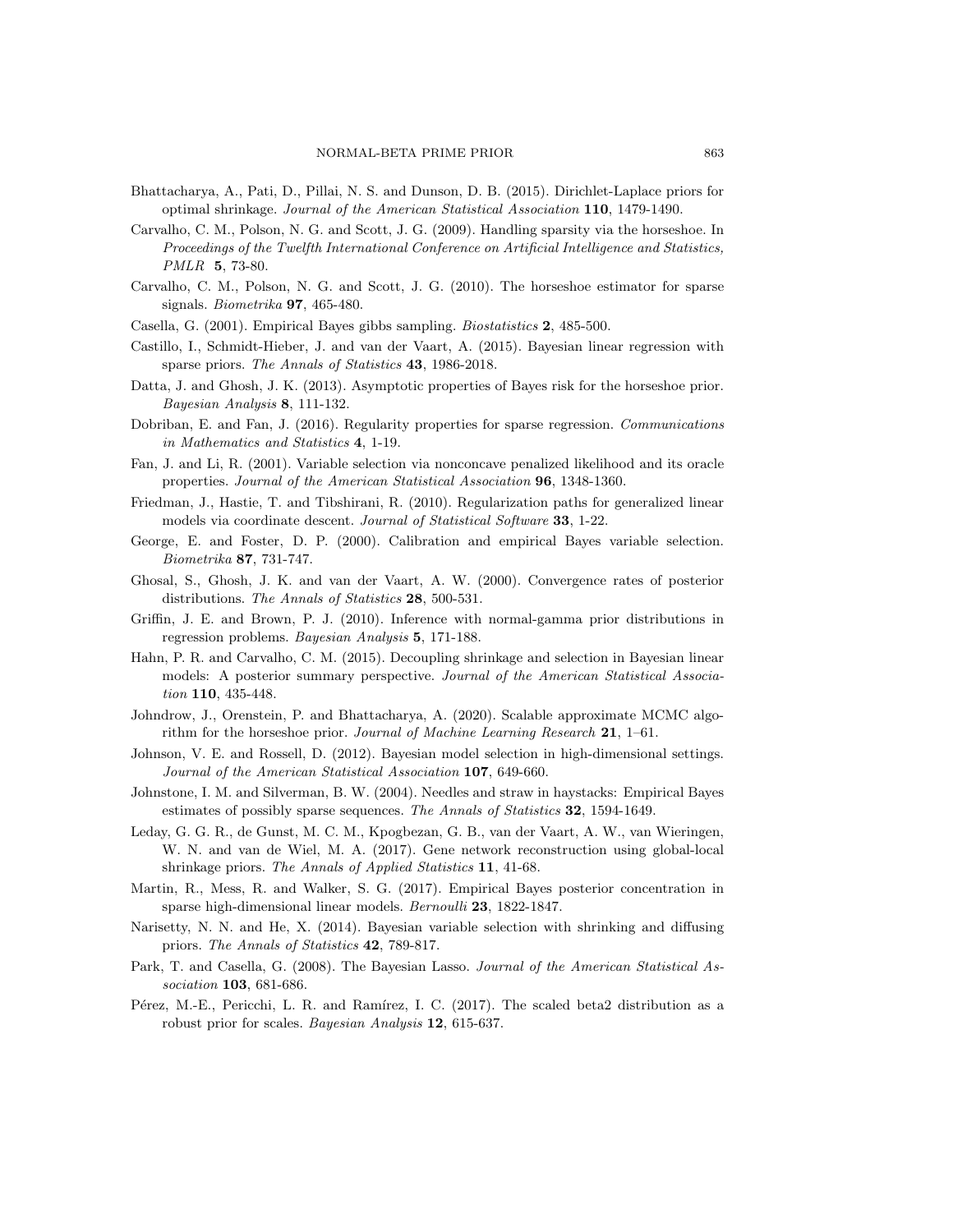- <span id="page-21-12"></span>Polson, N. G. and Scott, J. G. (2010). Shrink globally, act locally: Sparse Bayesian regularization and prediction. Bayesian Statistics 9, 501-538.
- <span id="page-21-9"></span>Polson, N. G. and Scott, J. G. (2012). On the half-cauchy prior for a global scale parameter. Bayesian Analysis 7, 887-902.
- <span id="page-21-10"></span>Raskutti, G., Wainwright, M. J. and Yu, B. (2011). Minimax rates of estimation for highdimensional linear regression over  $\ell_q$ -balls. IEEE Transactions on Information Theory 57, 6976-6994.
- <span id="page-21-1"></span>Ročková, V. and George, E. I. (2018). The spike-and-slab Lasso. Journal of the American Statistical Association 113, 431-444.
- <span id="page-21-2"></span>Rossell, D. and Telesca, D. (2017). Nonlocal priors for high-dimensional estimation. Journal of the American Statistical Association 112, 254-265.
- <span id="page-21-19"></span>Rousseau, J. and Szabó, B. (2017). Asymptotic behavior of the empirical Bayes posteriors associated to maximum marginal likelihood estimator. The Annals of Statistics 45, 833- 865.
- <span id="page-21-17"></span>Scheetz, T. E., Kim, K.-Y. A., Swiderski, R. E., Philp, A. R., Braun, T. A., Kudtson, K. L., Dorrance, A. M., DiBona, G. F., Huang, J., Casavant, T. L., Sheffield, V. C. and Stone, E. M. (2006). Regulation of gene expression in the mammalian eye and its relevance to eye disease. In Proceedings of the National Academy of Sciences 103, 14429-14434.
- <span id="page-21-14"></span>Scott, J. G. and Berger, J. O. (2010). Bayes and empirical-Bayes multiplicity adjustment in the variable-selection problem. The Annals of Statistics 38, 2587-2619.
- <span id="page-21-3"></span>Shin, M., Bhattacharya, A. and Johnson, V. E. (2018). Scalable Bayesian variable selection using nonlocal prior densities in ultrahigh-dimensional settings. Statistica Sinica 28, 1053-1078.
- <span id="page-21-5"></span>Song, Q. and Liang, F. (2017). Nearly optimal Bayesian shrinkage for high dimensional regression. ArXiv Preprint arXiv:1712.08964.
- <span id="page-21-18"></span>Sparks, D. K., Khare, K. and Ghosh, M. (2015). Necessary and sufficient conditions for highdimensional posterior consistency under *g*-priors. Bayesian Analysis **10**, 627-664.
- <span id="page-21-8"></span>Spiegelhalter, D. J., Best, N. G., Carlin, B. P. and van der Linde, A. (2002). Bayesian measures of model complexity and fit. Journal of the Royal Statistical Society: Series B (Statistical Methodology) 64, 583-639.
- <span id="page-21-13"></span>Tiao, G. C. and Tan, W. Y. (1965). Bayesian analysis of random-effect models in the analysis of variance. I. Posterior distribution of variance-components. Biometrika 52, 37-54.
- <span id="page-21-7"></span>Tibshirani, R. (1996). Regression shrinkage and selection via the Lasso. Journal of the Royal Statistical Society: Series B (Statistical Methodology) 58, 267-288.
- <span id="page-21-4"></span>van der Pas, S., Salomond, J.-B. and Schmidt-Hieber, J. (2016). Conditions for posterior contraction in the sparse normal means problem. *Electronic Journal of Statistics* 10, 976-1000.
- <span id="page-21-15"></span>van der Pas, S., Szab´o, B. and van der Vaart, A. (2017). Adaptive posterior contraction rates for the horseshoe. Electronic Journal of Statistics 11, 3196-3225.
- <span id="page-21-0"></span>Yang, Y., Wainwright, M. J. and Jordan, M. I. (2016). On the computational complexity of high-dimensional Bayesian variable selection. The Annals of Statistics 44, 2497-2532.
- <span id="page-21-16"></span>Zhang, C.-H. (2010). Nearly unbiased variable selection under minimax concave penalty. The Annals of Statistics 38, 894-942.
- <span id="page-21-11"></span>Zou, H. (2006). The adaptive Lasso and its oracle properties. Journal of the American Statistical Association 101, 1418-1429.
- <span id="page-21-6"></span>Zou, H. and Hastie, T. (2005). Regularization and variable selection via the elastic net. Journal of the Royal Statistical Society: Series B (Statistical Methodology) 67, 301-320.